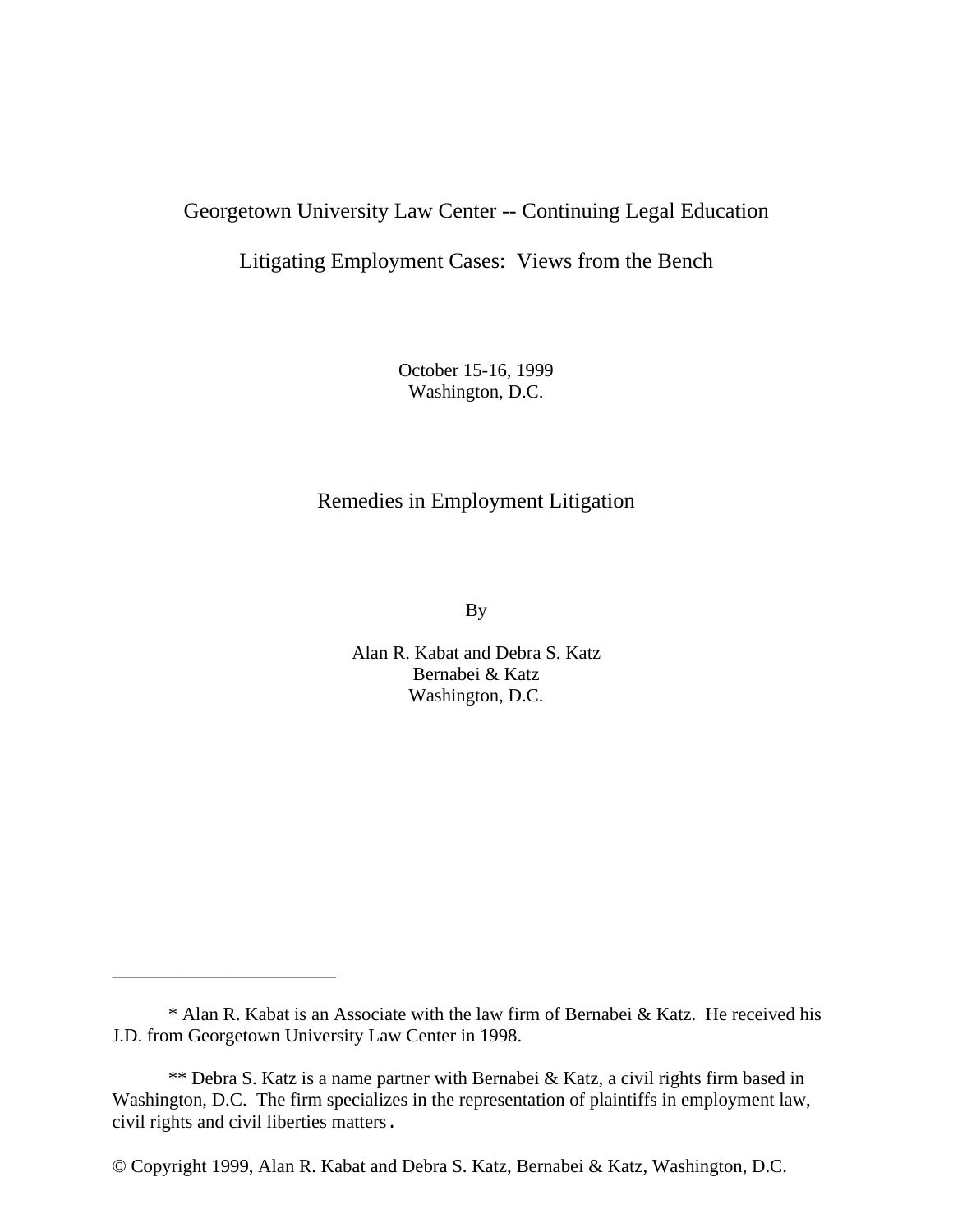# 1. Introduction **. . . . . . . .** 1 2. The Statutes: Section 1981 and Title VII **. . . .** 1 Section 1981 **. . . . . . .** 2 Title VII **. . . . . . .** 2 3. Remedies Under Section 1981 and Title VII **. . . .** 4 Statutory Remedies **. . . . . .** 4 Back Pay **. . . . . . .** 5 Reinstatement and Front Pay **. . . . .** 7 Injunctive and Declaratory Relief **. . . .** 11 Attorney Fees Under Title VII **. . . .** 13 Attorney Fees Under Section 1981 **. . . .** 13 Compensatory Damages Under Title VII **. . .** 15 Punitive Damages Under Title VII **. . . .** 19 Punitive Damages Under Section 1981 **. . .** 25 The Burlington/Faragher Affirmative Defense to Employer Liability for Damages Under Title VII **. . .** 26 After-Acquired Defenses to Remedies **. . .** 29 Taxation of Damages **. . . . . .** 30 IV. Conclusion **. . . . . . . .** 32

**TABLE OF CONTENTS**\*

\* Page numbers refer to numbers at bottom of pages.

\_\_\_\_\_\_\_\_\_\_\_\_\_\_\_\_\_\_\_\_

<sup>\*</sup> Alan R. Kabat is an Associate with the law firm of Bernabei & Katz. He received his J.D. from Georgetown University Law Center in 1998.

<sup>\*\*</sup> Debra S. Katz is a name partner with Bernabei & Katz, a civil rights firm based in Washington, D.C. The firm specializes in the representation of plaintiffs in employment law, civil rights and civil liberties matters.

<sup>©</sup> Copyright 1999, Alan R. Kabat and Debra S. Katz, Bernabei & Katz, Washington, D.C.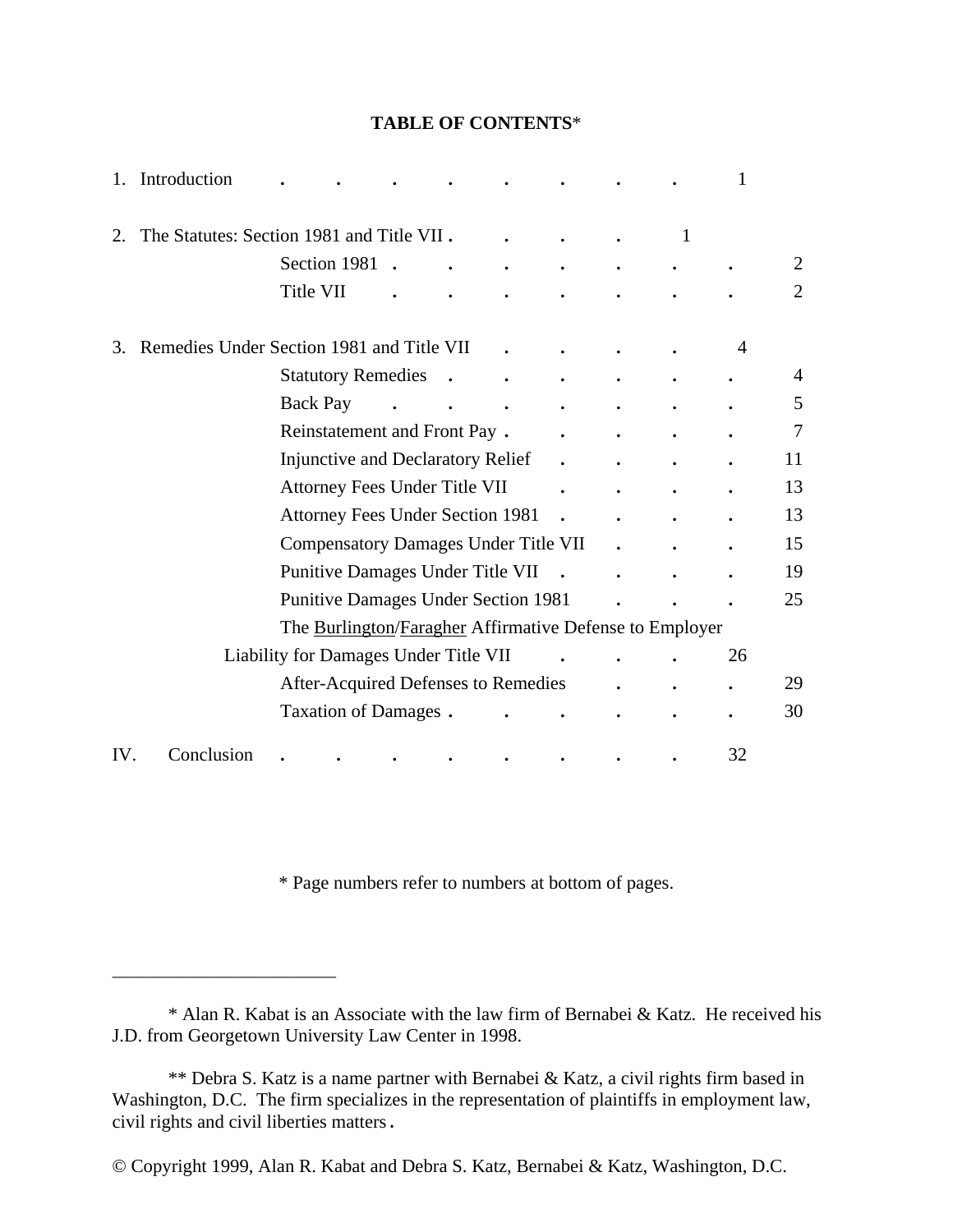# **Remedies in Employment Litigation**

**by**

**Alan R. Kabat\* Debra S. Katz\*\***

**Bernabei & Katz 1773 T Street, N.W. Washington, D.C. 20009 (202) 745-1942**

# 4. **INTRODUCTION**

This chapter provides an overview of the key remedies available to employment discrimination plaintiffs under Section 1981 and Title VII. For further discussion of these issues, including the complex law governing the taxation of monetary remedies, see Seymour & Brown, Equal Employment Law Update, Chapters 44-56 (Fall 1998).

The courts and commentators have long recognized that for every right there must be a remedy. Chief Justice Marshall concluded, almost two centuries ago, that: "The very essence of civil liberty certainly consists in the right of every individual to claim the protection of the laws, whenever he receives an injury. One of the first duties of government is to afford that protection." Marbury v. Madison, 1 Cranch 137, 163 (1803). Blackstone stated that it is "a general and indisputable rule, that where there is a legal right, there is also a legal remedy, by suit or action at law, whenever that right is invaded." 3 William Blackstone, Commentaries \*23.

# **II. THE STATUTES: SECTION 1981 AND TITLE VII**

Most employment discrimination and harassment claims are brought under Title VII of the Civil Rights Act of 1964, 42 U.S.C. § 2000e et seq.; racial discrimination and harassment claims can also be brought under the Reconstruction-Era civil rights statute, 42 U.S.C. § 1981. There are also companion state, county, and city anti-discrimination statutes, which are not discussed herein, although some of them are modeled on Title VII.

## **Section 1981.**

\_\_\_\_\_\_\_\_\_\_\_\_\_\_\_\_\_\_\_\_

<sup>\*</sup> Alan R. Kabat is an Associate with the law firm of Bernabei & Katz. He received his J.D. from Georgetown University Law Center in 1998.

<sup>\*\*</sup> Debra S. Katz is a name partner with Bernabei & Katz, a civil rights firm based in Washington, D.C. The firm specializes in the representation of plaintiffs in employment law, civil rights and civil liberties matters.

<sup>©</sup> Copyright 1999, Alan R. Kabat and Debra S. Katz, Bernabei & Katz, Washington, D.C.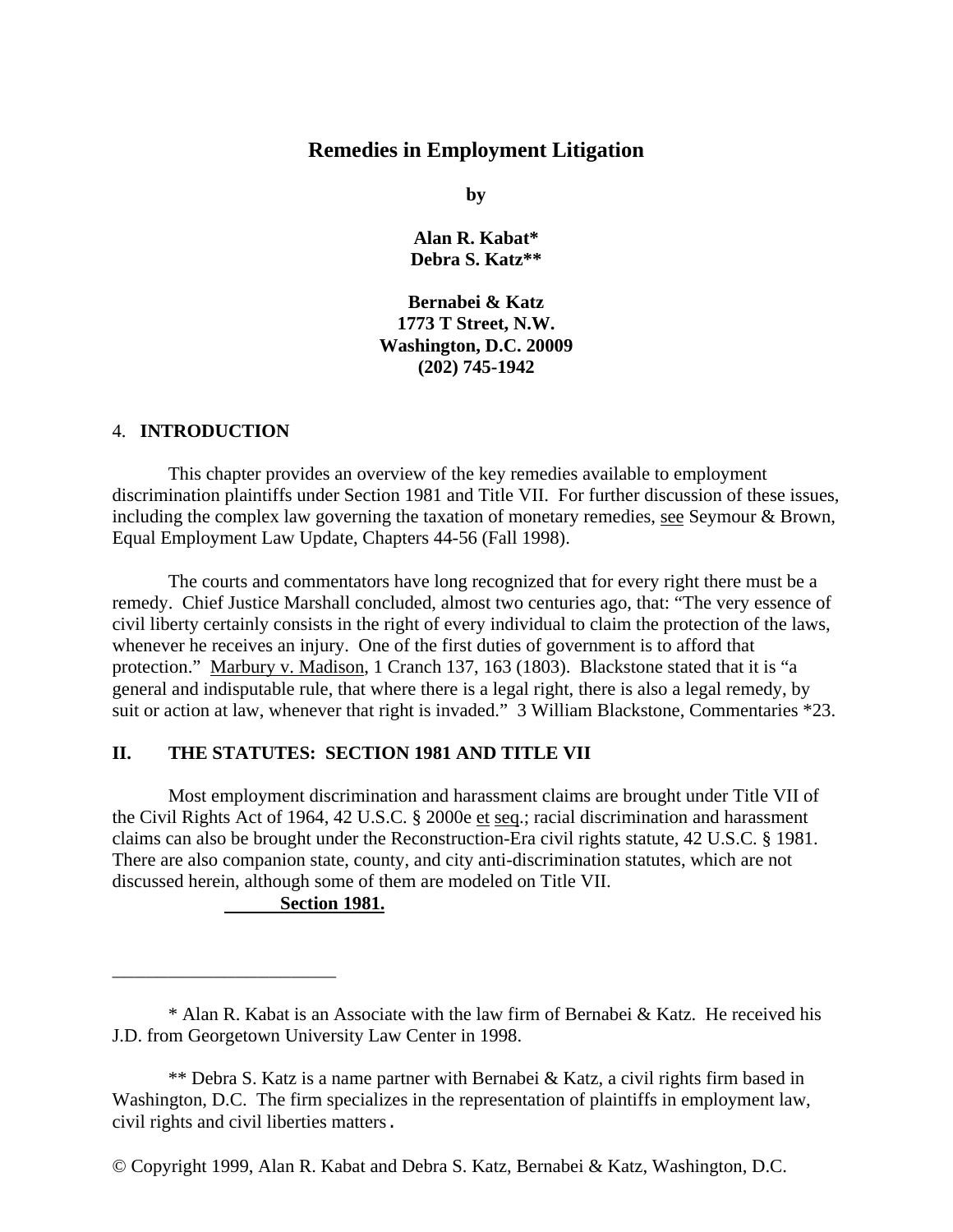Section 1981, part of the Civil Rights Act of 1866, was enacted pursuant to the Thirteenth Amendment and bars racial discrimination. 42 U.S.C. § 1981. In 1989, the Supreme Court interpreted Section 1981 as excluding claims arising during the employment context from its protection. Patterson v. McLean Credit Union, 491 U.S. 164, 171 (1989). In response, the Civil Rights Act of 1991 expressly amended Section 1981 to add subsections (b) and (c), which provide for a broader reading of the right to "make and enforce contracts" and reaffirm the applicability of Section 1981 to private employers. Thus, courts now recognize that racial discrimination and harassment claims by employees lie within the statutory protection of Section 1981. See, e.g., Gonzalez v. Ingersoll Milling Mach. Co., 133 F.3d 1025, 1033-34 (7th Cir. 1998).

Section 1981 provides, in relevant part, that:

(a) All persons . . . shall have the same right in every State and Territory to make and enforce contracts . . . as is enjoyed by white citizens . . .

(b) For purposes of this section, the term "make and enforce contracts" includes the making, performance, modification, and termination of contracts, and the enjoyment of all benefits, privileges, terms, and conditions of the contractual relationship.

(c) The rights protected by this section are protected against impairment by nongovernmental discrimination and impairment under color of State law.

42 U.S.C. § 1981 (emphasis added). The statute of limitations for Section 1981 actions is governed by "the most appropriate one provided by state law." Johnson v. Railway Express Agency, Inc., 421 U.S. 454, 462 (1975). It must be emphasized that Section 1981a, which sets forth certain remedies, applies to Title VII actions, but not to Section 1981 actions.

# **Title VII.**

Title VII was enacted through the Civil Rights Act of 1964, pursuant to the Fourteenth Amendment, and applies to employers with "fifteen or more employees for each working day in each of twenty or more calendar weeks in the current or proceeding calendar year." 42 U.S.C. § 2000e(b). Thus, employees of certain small or seasonal businesses are not protected by Title VII, although they may be able to obtain recourse for employment discrimination through Section 1981 or state or local anti-discrimination statutes.

Section 703 of Title VII, as amended, provides in relevant part, that:

(a) It shall be an unlawful employment practice for an employer  $- (1) \dots$  to discriminate against any individual with respect to his compensation, terms, conditions, or privileges of employment, because of such individual's race, color, religion, sex or national origin.

42 U.S.C. § 2000e-2(a)(1) (emphasis added).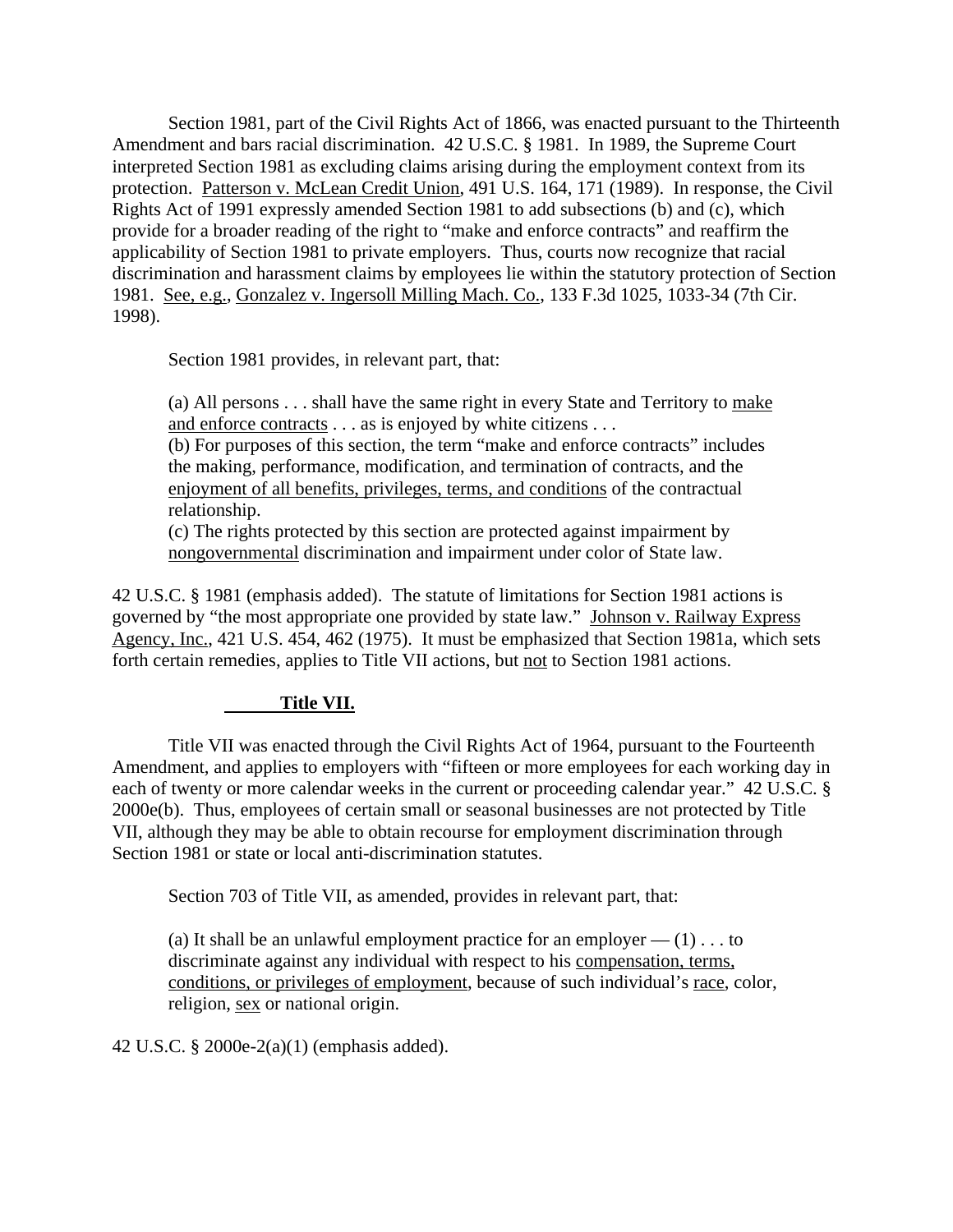Section 704 of Title VII protects employees from retaliation for opposing racial or sexual harassment or participating in an inquiry into racial or sexual harassment. The "opposition" clause makes it unlawful to discriminate against a person who "has opposed any practice made an unlawful employment practice by this subchapter," and the "participation" clause similarly makes it unlawful to discriminate against a person who "has made a charge, testified, assisted, or participated in any manner in an investigation, proceeding, or hearing under this subchapter." 42 U.S.C. § 2000e-3(a) (emphasis added).

The references to "this subchapter" means that the anti-retaliation statute protects only those who have opposed or participated in any matter under Title VII; equivalent statutory protections are available under the Americans with Disabilities Act ("ADA"), the Age Discrimination in Employment Act ("ADEA") and the Equal Pay Act ("EPA") but not under other anti-discrimination statutes, including Section 1981. Nonetheless, several federal courts have allowed plaintiffs to allege retaliation under Section 1981. See, e.g., Carney v. American Univ., 151 F.3d 1090, 1094-95 (D.C. Cir. 1998) (collecting cases); Hawkins v. 1115 Legal Serv. Care, 163 F.3d 684, 693 (2d Cir. 1998) (same). The Section 1981 plaintiff must allege retaliation "in response to the claimant's assertion of rights that were protected by § 1981." Hawkins, 163 F.3d at 693.

Public employees may also be able to invoke the First Amendment, through a Section 1983 claim (42 U.S.C. § 1983), to protect their workplace speech or conduct from retaliatory actions. Whistleblower statutes, state or federal, may provide yet another remedy for public or private employees. Discussion of these topics is beyond the scope of this chapter, but practitioners should determine their availability for any given plaintiff.

The statute of limitations for Title VII actions is governed by 42 U.S.C. § 2000e-5(e)(1), which requires that a charge "shall be filed within one hundred and eighty days after the alleged unlawful employment practice occurred" unless the charge is also filed with a state or local agency, which extends the filing period to 300 days. See Delaware State College v. Ricks, 449 U.S. 250, 256-59 (1980); see also 29 C.F.R. § 1601, subpart B (procedural requirements).

Title VII also includes a "mixed motive" element whereby the plaintiff can recover when she "demonstrates that race, color, religion, sex, or national origin was a motivating factor for any employment practice, even though other factors also motivated the practice." 42 U.S.C. § 2000e-2(m). See, e.g., Excel Corp. v. Bosley, 165 F.3d 635, 639 (8th Cir. 1999) ("When an employee is fired because he acted to defend himself against harassment, which supervisors failed to take reasonable measures to prevent or correct, the termination process cannot be said to be free from discrimination."). This "mixed motive" element is limited to discrimination or harassment claims, not retaliation claims. Tanca v. Nordberg, 98 F.3d 680, 682-85 (1st Cir. 1996), cert. denied, 520 U.S. 1119 (1997). This "mixed motive" element does not apply to Section 1981 claims. Mabra v. United Food & Commercial Workers Local Union No. 1996, 176 F.3d 1357, 1358 (11th Cir. 1999).

# **III. REMEDIES UNDER SECTION 1981 AND TITLE VII**

# **Statutory Remedies.**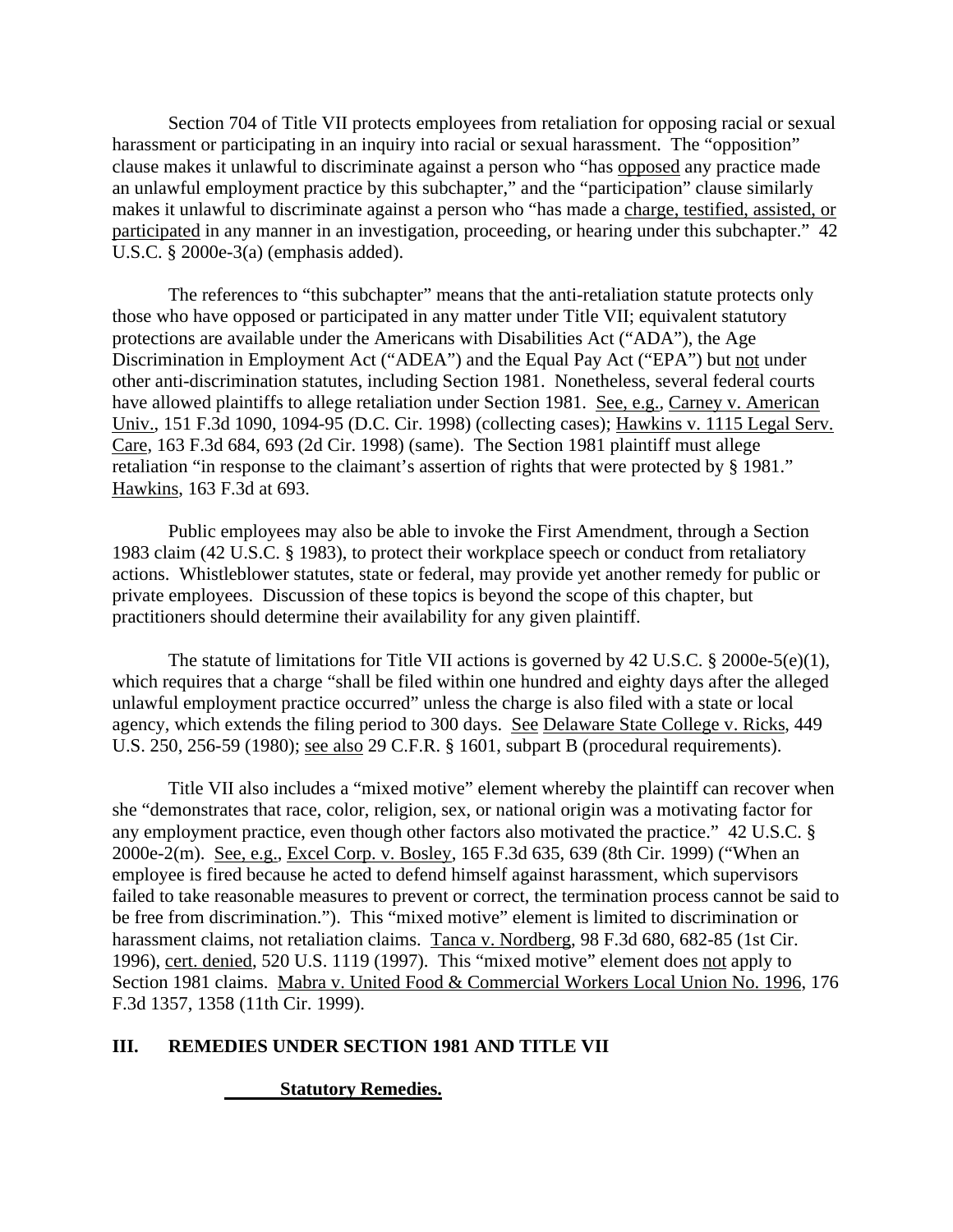Section 1981 does not have statutory remedies, other than the award of attorney's fees to prevailing parties (discussed infra, III.F); nor does it have statutory caps on remedies. Thus, the courts have drawn upon the common law to provide legal and equitable relief to the successful Section 1981 plaintiff.

The Title VII remedies are set forth in 42 U.S.C. §§ 1981a and 2000e-5(g), (k). Section 1981a is applicable only when the plaintiff cannot recover under Section 1981, and does not limit the recovery available under Section 1981 itself. For racial discrimination and harassment plaintiffs, the limitations of Section 1981a will only arise in those (few) cases which are brought solely under Title VII, and not simultaneously under Section 1981. The general statutory remedy provisions under Title VII are:

In an action brought by a complaining party under [Title VII] . . . against a respondent who engaged in unlawful intentional discrimination . . . and provided that the complaining cannot recover under section 1981 of this title, the complaining party may recover compensatory and punitive damages as allowed in subsection (b) of this section in addition to any relief authorized by . . . [42 U.S.C.  $§$  2000e-5(g)], from the respondent.

#### 42 U.S.C. § 1981a(a)(1) (emphasis added).

If the court finds that the respondent has intentionally engaged in or is intentionally engaging in an unlawful employment practice charged in the complaint, the court may enjoin the respondent from engaging in such unlawful conduct, and order such affirmative action as may be appropriate, which may include, but is not limited to, reinstatement or hiring of employees, with or without back pay . . . or any other equitable relief as the court deems appropriate.

## 42 U.S.C. § 2000e-5(g)(1) (emphasis added).

Section 1981a sets forth a sliding scale of compensatory and punitive damages based on the employer's size: (a) \$50,000 for 15 to 100 employees; (b) \$100,000 for 101 to 200 employees; (c) \$200,000 for 201 to 500 employees; and (d) \$300,000 for more than 500 employees; with all four contingent upon having the requisite number of employees "in each of 20 or more calendar weeks in the current or preceding calendar year," thus excluding certain seasonal employers. 42 U.S.C. § 1981a(b)(3)(A) - (D). This cap is per plaintiff, not per claim, although the plaintiff can file multiple cases based upon separate actions. Smith v. Chicago Sch. Reform Bd. of Trustees, 165 F.3d 1142, 1150 (7th Cir. 1999) ("Litigants may not split into multiple packages different claims arising out of the same transaction. . . . Multiple discriminatory transactions or episodes may be pursued in multiple suits and yield cumulative recoveries; but multiple claims in a single suit (even if based on multiple transactions) may not."). It must be emphasized that there is no such statutory cap for Section 1981 damages.

Several circuit courts have recently held that this statutory cap does not apply to other damages available under Title VII, such as back pay or front pay. See Martini v. Federal Nat'l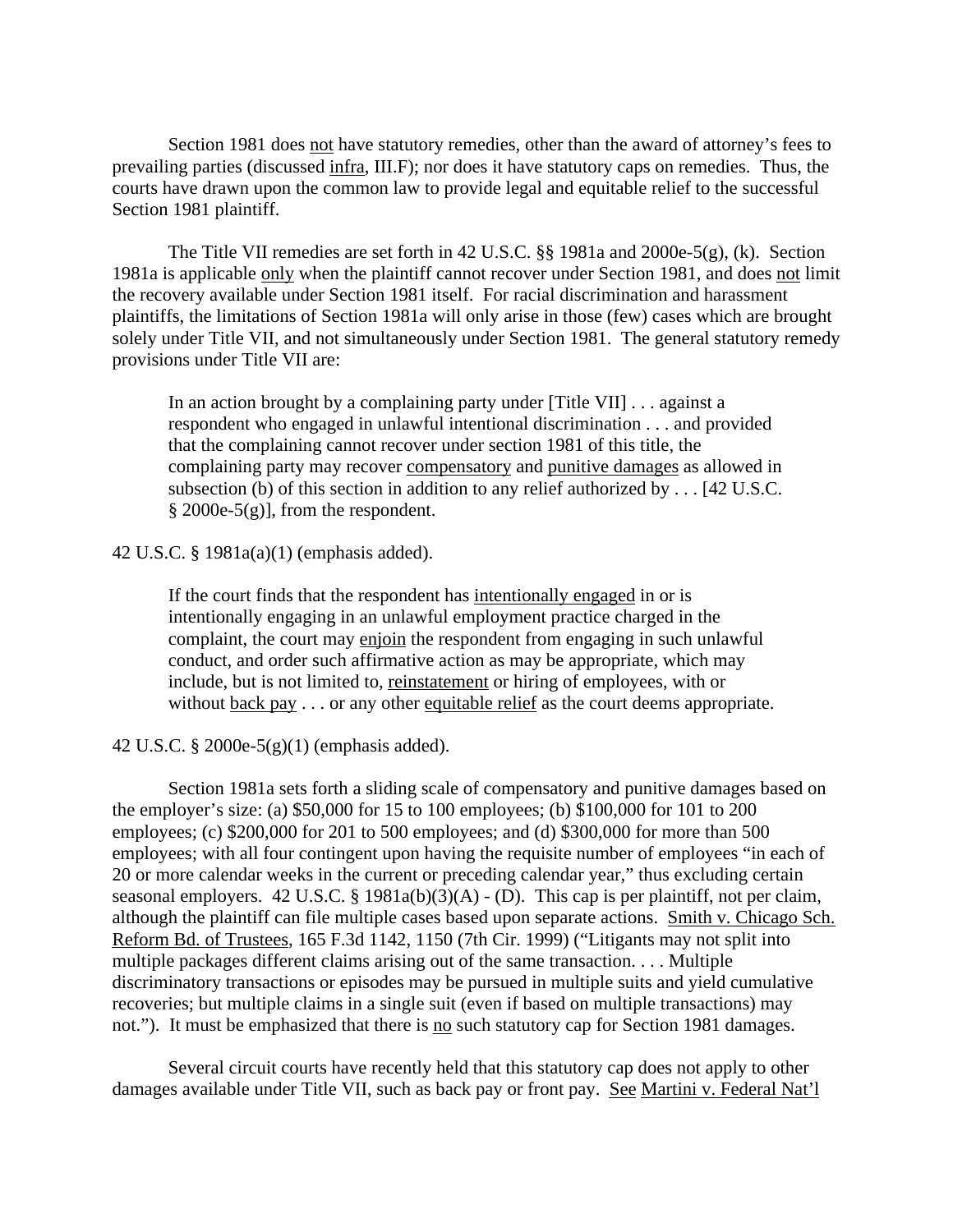Mortgage Ass'n, 178 F.3d 1336, 1349 (D.C. Cir. 1999) (front pay is excluded "from the range of compensatory damages subject to the damages cap"); accord Medlock v. Ortho Biotech Inc., 164 F.3d 545, 556 (10th Cir. 1999); Kramer v. Logan County Sch. Dist. No. R-1, 157 F.3d 620, 626 (8th Cir. 1998) ("front pay is an equitable remedy excluded from the statutory limit on compensatory damages"). The Martini court "respectfully disagree[d] with the Sixth Circuit's contrary holding . . . since its assertion that front pay 'is not authorized by the plain language of [the statute]' conflicts with our precedent. Martini, 178 F.3d at 1349 (citing Hudson v. Reno, 130 F.3d 1193, 1203-04 (6th Cir. 1997)).

Although the Title VII plaintiff is entitled to a jury trial if she demands compensatory or punitive damages, 42 U.S.C. § 1981a(c)(1), "the court shall not inform the jury of the limitations" to compensatory or punitive damage awards based upon the employer's size. 42 U.S.C. § 1981a(c)(2). If a jury should award the plaintiff compensatory or punitive damages in excess of the applicable cap, then the court ordinarily will reduce the damage award to an appropriate level, unless the plaintiff was also successful on a state or local statutory claim that was based on the same standards of liability as for Title VII. Martini, 178 F.3d at 1349-50 (excess jury award should be reallocated to plaintiff's District of Columbia Human Rights Act claim).

#### **B. Back Pay.**

The rationale for back pay is "to make persons whole for injuries suffered on account of unlawful employment discrimination." Albemarle Paper Co. v. Moody, 422 U.S. 405, 418 (1975). Under Title VII, there is a two-year limitation for the recovery of back pay, coupled with a requirement that the plaintiff reasonably mitigate the economic damages:

Back pay liability shall not accrue from a date more than two years prior to the filing of a charge with the Commission [EEOC]. Interim earnings or amounts earnable with reasonable diligence by the person or persons discriminated against shall operate to reduce the back pay otherwise allowable.

42 U.S.C. § 2000e-5(g)(1) (emphasis added). The Supreme Court has recognized that mitigation need only be reasonable, and not extraordinary; although the plaintiff "need not go into another line of work, accept a demotion, or take a demeaning position, he forfeits his right to back pay if he refuses a job substantially equivalent to the one he was denied." Ford Motor Co. v. EEOC, 458 U.S. 219, 231-32 (1982). Accordingly, the Supreme Court subsequently noted that "if damages could reasonably have been mitigated no award against a liable employer should reward a plaintiff for what her own efforts could have avoided." Faragher v. City of Boca Raton, 524 U.S. 775, 807 (1998).

The lower courts have similarly recognized the obligation of the plaintiff to mitigate her damages in order to obtain back pay. See, e.g., Carey v. Mt. Desert Island Hosp., 156 F.3d 31, 41 (1st Cir. 1998) (back pay award reduced because plaintiff "did not exercise reasonable diligence in seeking comparable employment" and had received or earned money while unemployed); Deffenbaugh-Williams v. Wal-Mart Stores, Inc., 156 F.3d 581, 591 (5th Cir. 1998) ("back pay is an equitable remedy designed to make the injured party whole," thus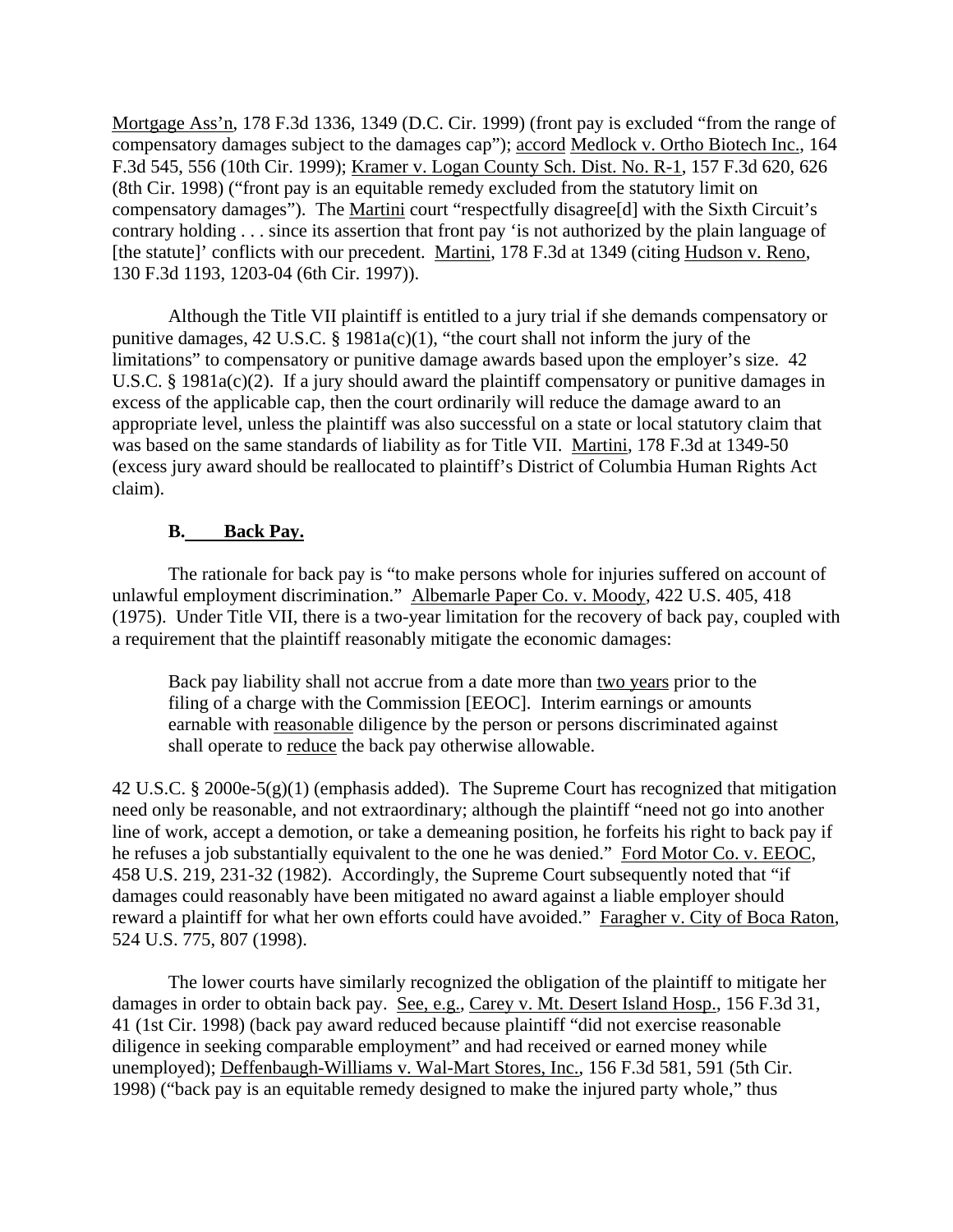plaintiff can obtain back pay for the period subsequent to her resignation), aff'd on reh'g, 182 F.3d 333 (5th Cir. 1999) (per curiam).

The back pay award should not be reduced by non-employment related earnings, such as lottery winnings, welfare benefits, or Medicaid reimbursements. See, e.g., EEOC v. Joe's Stone Crab Inc., 15 F. Supp. 2d 1364, 1374 n.22, 77 FEP Cases 897, 903 n.22 (S.D. Fla. 1998) ("under the collateral source doctrine, funds unrelated to the conduct at issue and received from third parties are not counted as mitigating earnings"); Ruiz v. Cookies on Melrose Inc., 77 FEP Cases 138, 139 (S.D.N.Y. 1998) ("Unlike employment benefits, an employer makes no direct contribution to an employee's public assistance benefits. Reducing a backpay award by the amount of public assistance benefits received would result in a windfall to the employer who committed the illegal discrimination.").

A defendant employer may have increased liability for back pay for having taken retaliatory and discriminatory actions against a former employee subsequent to her constructive discharge. See, e.g., Durham Life Ins. Co. v. Evans, 166 F.3d 139, 157-58 (3d Cir. 1999) (defendant discriminated against former employee by filing lawsuit against her and encouraging complaints from her former clients; these acts "at the very least prevent Durham from arguing that Evans unreasonably failed to mitigate her damages, which is the only way Durham could avoid a back pay award under these circumstances").

The constructive discharge of a plaintiff can be a predicate for an award of back pay. See, e.g., Durham, 166 F.3d at 155 ("Title VII allows back pay awards when an employee does not leave her employment voluntarily."). However, if the jury or the court should reject plaintiff's constructive discharge claim, then the plaintiff is no longer entitled to back pay, while remaining eligible for compensatory damages. Coffman v. Tracker Marine L.P., 141 F.3d 1241, 1248 (8th Cir. 1998) (damage award to be reduced by the amount of back pay, since plaintiff was not constructively discharged).

The back pay award is ordinarily augmented by prejudgment interest, based on the elapsed time from the discriminatory act to the judgment. Thomas v. National Football League Players Ass'n, 131 F.3d 198, 207 (D.C. Cir. 1997) ("presumption strongly favors prejudgment interest" on back pay). A reasonable delay in filing the lawsuit, such as when the plaintiff "awaited the EEOC's disposition of her request for a right to sue letter, which was delayed through no fault of her own," need not affect her entitlement to prejudgment interest, but an unreasonable delay in prosecuting the lawsuit can. Id. (remanding grant of prejudgment interest because plaintiffs "repeatedly amended their complaint" during a three year period, thus needlessly delaying the judgment).

#### **Reinstatement and Front Pay.**

For the plaintiff who was demoted or discharged (constructively or directly), from her position, the court can order equitable relief in the form of reinstatement to her former job, or payment of front pay reflecting the future lost earnings from the difference between her current earnings and what she would have earned had she remained with the defendant. Reinstatement is limited by the availability of comparable positions and the suitability of defendant's work environment for the plaintiff, including the continued presence of harassers and plaintiff's own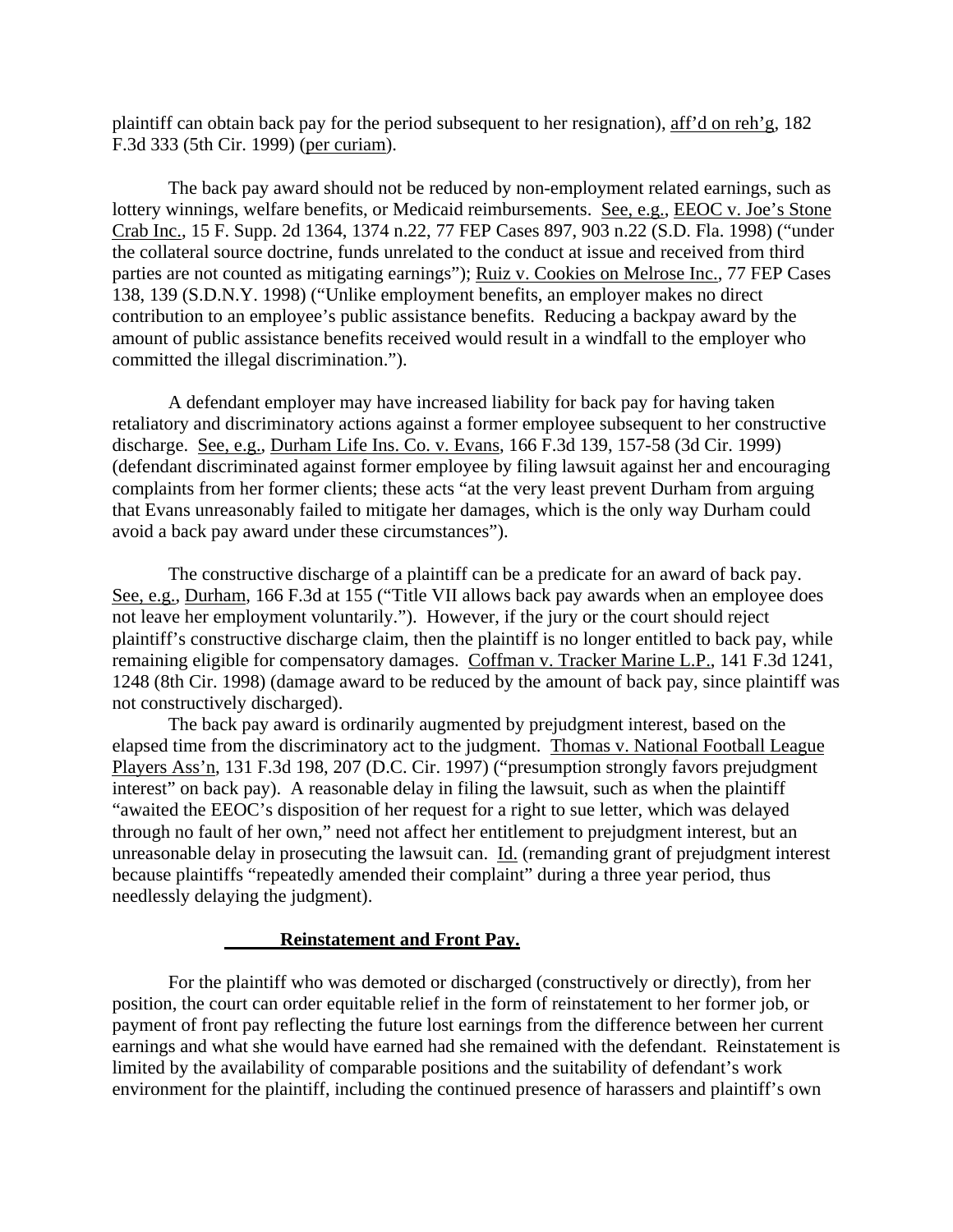limitations in terms of her ability to continue working at that site. See, e.g., Kelley v. Airborne Freight Corp., 140 F.3d 335, 353 (1st Cir.) ("future damages should not be awarded unless reinstatement is impractical or impossible"), cert. denied, 119 S. Ct. 341 (1998); Thomas v. National Football League Players Ass'n, 131 F.3d 198, 207 (D.C. Cir. 1997) (reinstatement inappropriate due to "acrimony of litigation" and "the employee engaged in behavior that could conceivably have given rise to a legitimate discharge under other circumstances").

Front pay is an equitable award under federal anti-discrimination statutes, since it is an alternative to reinstatement. Kramer v. Logan County Sch. Dist. No. R-1, 157 F.3d 620, 626 (8th Cir. 1998) ("front pay is not so much a monetary award for the salary that the employee would have received but for the discrimination, but rather [is] the monetary equivalent of reinstatement, to be given in situations where reinstatement is impracticable or impossible"). As an equitable remedy, the availability and amount of front pay is to be determined by the judge, not the jury. Excel Corp. v. Bosley, 165 F.3d 635, 639 (8th Cir. 1999) ("issue of front pay is not an issue for the jury to decide, rather it is a form of equitable relief which must be determined by the district court after considering all aspects of the case."); McCue v. Kansas Dep't of Human Resources, 165 F.3d 784, 791 (10th Cir. 1999) (vacating jury's award of front pay, since this was province of court, not jury). However, front pay may be a legal award under some state statutory schemes, in which case the jury will have to be instructed on the method for calculating front pay. Kelley, 140 F.3d at 354.

As for back pay, the plaintiff is under an obligation to mitigate her damages to justify an award of front pay. Excel Corp., 165 F.3d at 639 ("A Title VII claimant seeking either back pay or front pay damages has a duty to mitigate those damages by exercising reasonable diligence to locate other suitable employment and maintain a suitable job once it is located.").

The fact that a jury awarded the plaintiff back pay does not require that the court make a comparable front pay award, since the two awards are based on differing circumstances, and it can be easier for the plaintiff to mitigate her damages during the front pay award period than during the back pay award period. Excel Corp., 165 F.3d at 640 (affirming denial of front pay award since plaintiff failed to find comparable employment during relevant period while awarding back pay since plaintiff had mitigated her damages). At the same time, the court cannot consider evidence that was excluded at trial in making its determination of the front pay award. Gumbhir v. Curators of Univ. of Mo., 157 F.3d 1141, 1145 (8th Cir. 1998) ("district court did not abuse its discretion in refusing to consider in fashioning equitable relief evidence it had excluded from the jury's consideration at trial").

The courts have recognized that numerous facts and circumstances exist for determining whether reinstatement is an appropriate or available remedy. A district court has recently enumerated nine such factors as recognized by various circuit courts. See Ogden v. Wax Works, Inc., 29 F. Supp. 2d 1003, 1010, 78 FEP Cases 973, 977-78 (N.D. Iowa 1998). This helpful analysis is set forth below:

However, to the extent a framework of potentially applicable factors will assist in the analysis, a synthesis of the [circuit court] decisions discussed above suggest the following pertinent considerations:

(1) whether the employer is still in business;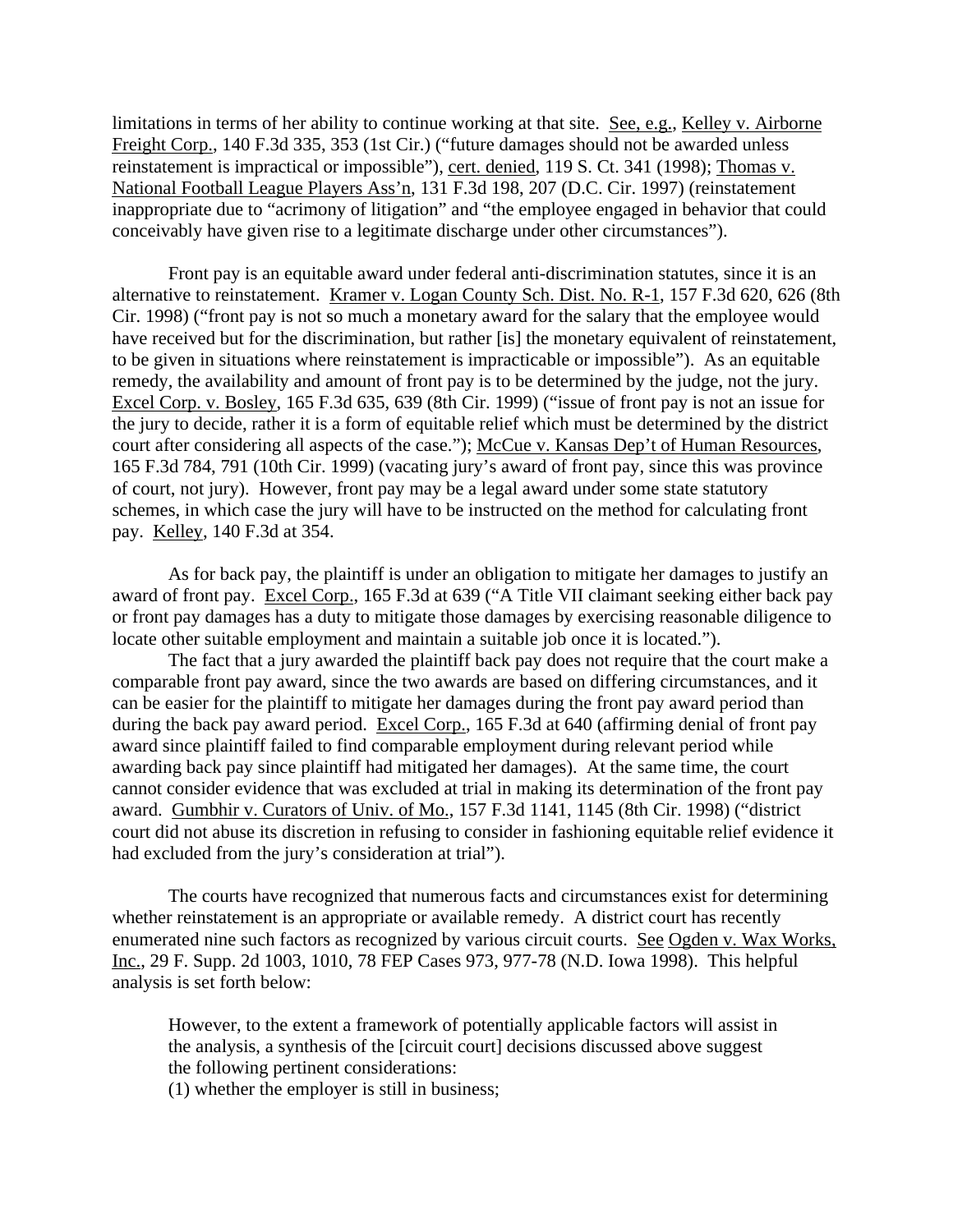(2) whether there is a comparable position available for the plaintiff to assume;

(3) whether an innocent employee would be displaced by reinstatement;

(4) whether the parties agree that reinstatement is a viable remedy;

(5) whether the degree of hostility or animosity between the parties — caused not only by the underlying offense but also by the litigation process — would undermine reinstatement;

(6) whether reinstatement would arose hostility in the workplace;

(7) whether the plaintiff has since acquired similar work;

(8) whether the plaintiff's career goals have changed since the unlawful termination; and

(9) whether the plaintiff has the ability to return to work for the defendant employer — including consideration of the effect of the dismissal on the plaintiff's self-worth.

Id. (internal citations omitted). In Ogden, the court then discussed the even more complex analytical process for determining whether front pay should be awarded, and elaborated eleven factors as set forth below:

A synthesis of the [circuit court] cases discussed above suggest that the following factors may assist the district court in calculating a front pay award:

(1) the plaintiff's age;

(2) the length of time the plaintiff was employed by the defendant employer;

(3) the likelihood the employment would have continued absent the discrimination;

(4) the length of time it will take the plaintiff, using reasonable effort, to secure comparable employment;

(5) the plaintiff's work and life expectancy;

(6) the plaintiff's status as an at-will employee;

(7) the length of time other employees typically held the position lost;

(8) the plaintiff's ability to work;

(9) the plaintiff's ability to work for the defendant-employer;

(10) the employee's efforts to mitigate damages; and

(11) the amount of any liquidated or punitive damage award made to the plaintiff.

Id. at 1014-15, 78 FEP Cases at 981-82 (internal citations omitted). The court, in Ogden, recognized that these lists were neither "all-inclusive" nor "a uniform litany of pertinent considerations," since the reinstatement and front pay analyses are highly fact-specific. Id. Nonetheless, the compilations of factors and circumstances set forth in Ogden provide a useful starting point for employment discrimination practitioners.

The courts have used various economic methods for calculating front pay to factor in the effect of inflation on the award, i.e., to discount to the present value the award of future damages, since the plaintiff, by receiving an up-front award of front pay, can immediately earn interest on that amount. Chonich v. Wayne Comm. Coll., 874 F.2d 359, 369 (6th Cir. 1989) ("The failure to instruct the jury to reduce to present value any reasonably demonstrated loss of future earnings fatally infects this jury award."). The D.C. Circuit stated, in a Section 1981 case, that: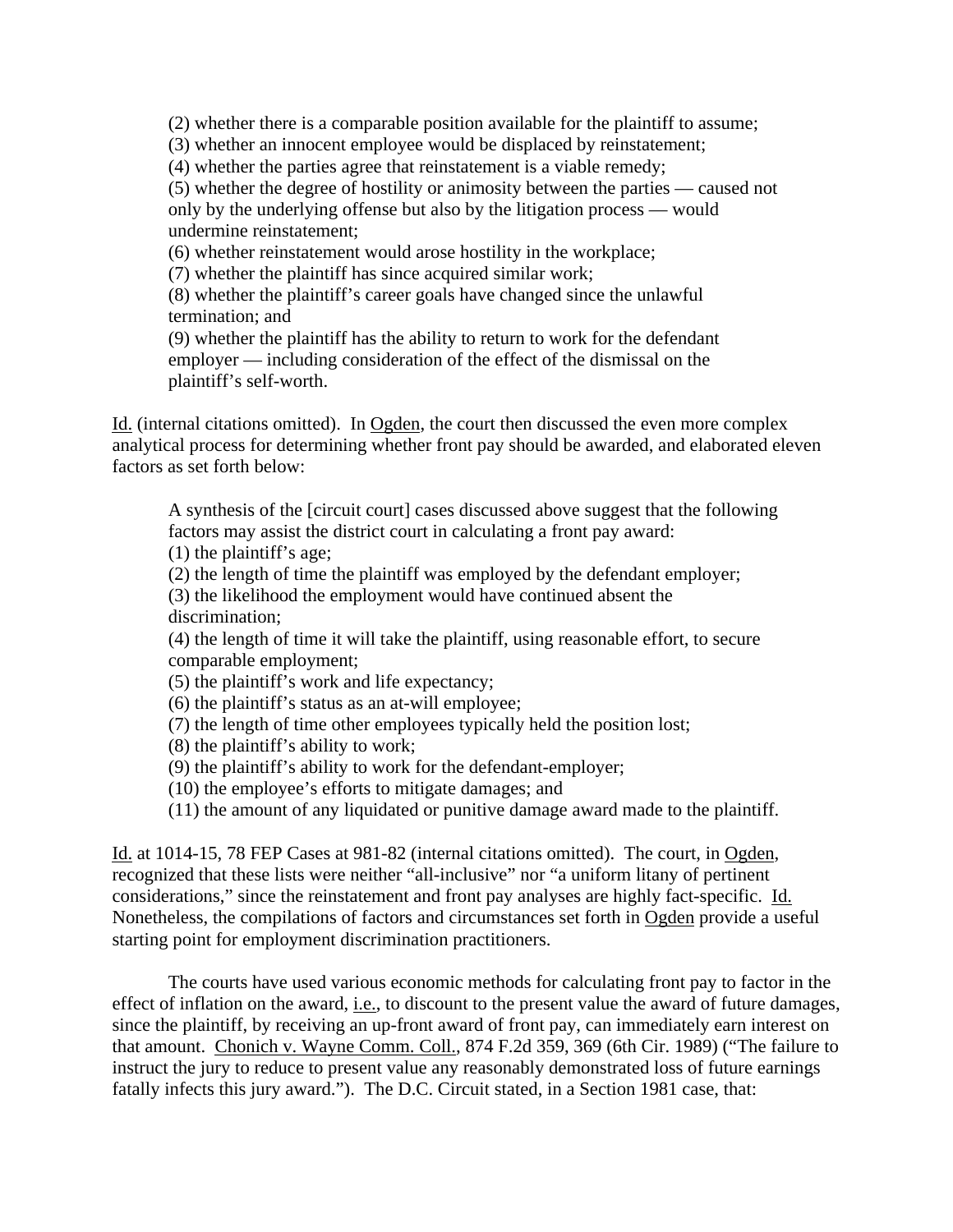The plaintiff bears the initial burden of providing the district court with the essential data necessary to calculate a reasonably certain front pay award, including the amount of the proposed award, the length of time the plaintiff expects to work for the defendant, and the applicable discount rate.

Barbour v. Merrill, 48 F.3d 1270, 1279 (D.C. Cir. 1995) (emphasis added; internal quotation marks omitted).

One generally accepted factor for front pay calculations is the discount rate of the 52 week U.S. Treasury Bills, which are auctioned on a monthly basis. The latest rates are posted online by the Bureau of Public Debt, at: <http://www.publicdebt.treas.gov/of/ofbills.htm>. After the economic expert witness has calculated the expected future earnings for each year, then each annual figure should be discounted to its present value by using the formula  $1/(1+r)^t$  where r = discount rate, and  $t =$  number of years in the future. The discounted annual figures can then be summed to arrive at the total amount of front pay.

An increasingly important issue in calculating front pay is determining the value of stock options ("call options"), which allow an employee to buy the employer's stock at a specified future date at a price (the "strike price") fixed on the date that the stock is granted. Stock options are granted with the expectation that the stock will increase in price during the intervening period, thus allowing the grantee the right to buy the stock significantly below its market price. Traditionally the preserve of corporate executives, stock options are now becoming more widely available to employees throughout a corporation, and may be given as a long-term bonus, often not vesting (becoming available) for several years into the future. If an employee is terminated or constructively discharged prior to the vesting of her stock options, then she may argue that the value of these stock options should be included in the front pay award. When the scheduled date of vesting of the former employee's stock options occurs prior to trial or settlement, then their value can be readily determined by reference to the actual market price of the stock on that date.

However, when the stock options will not vest until some time after the trial, then it is necessary to obtain expert testimony to calculate their value, assuming that the employer is unwilling to allow the former employee to have the right to vest her options at the future date. The inherent problem is that the value of a stock option is a function of the difference between the strike price, or the face price of the stock option, and the actual market price of the stock on that future date. Although the former is given on the stock option certificate itself, the latter price can be difficult to predict, given the current volatility of the many stocks, especially those of "Internet start-up" companies, high technology firms, and other "dot.com" corporations where stock options have become a popular employee benefit.

A number of mathematical formulas, using complex differential equations, are available for the calculation of the future value of stock options. See generally Gordon Gemmill, Options Pricing: An International Perspective (1993); Fischer Black, "Fact and Fantasy In the Use of Options," Financial Analysts J., July/Aug. 1975, at 36. These models recognize that the following factors determine the value of future stock options: "[1] the current market price, [2] the strike price, [3] the duration of the option, [4] the interest rate, and [5] the volatility of the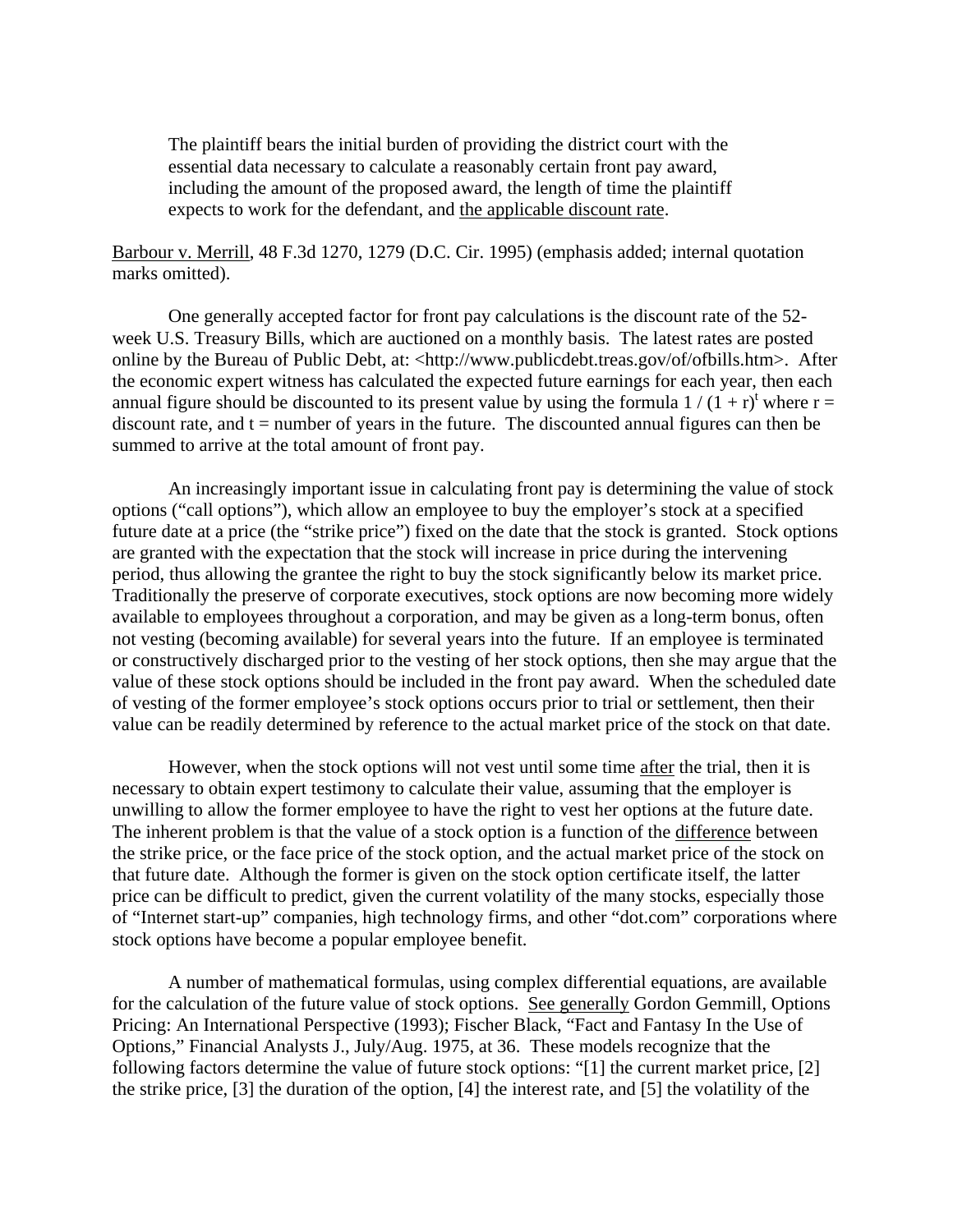underlying stock." Regier v. Rhone-Poulenc Rorer, Inc., C.A. No. 93-4821, 1995 U.S. Dist. LEXIS 9384, at \*10, 2 Wage & Hour Cas. 2d 1345 (E.D. Pa. July 3, 1995) (citing Gemmill, supra). The first three factors are readily ascertainable, and the fourth factor relates to the dividends (if any) and the market interest rate over the applicable time period. It is the fifth factor, the volatility of the stock itself, that can be highly speculative. For a traditional "blue chip" corporation with a steady, consistent increase in its stock price, the volatility will be low in relation to the price. In contrast, for a start-up company, whose stock price may gyrate on a frequent and unpredictable basis, the volatility can be high in relation to the price. Thus, the employee of a start-up company might argue, e.g., that since the price of the company's stock has doubled over the past year, it should keep on doubling every year into the future, while the employer will argue that such past increases are no guarantee of future increases.

One such formula, the Black-Scholes formula, calculates the theoretical value of the stock (call) option as a function of the strike price, the elapsed time period, the interest rate multiplied by the strike price, and the volatility component. The actual formula requires two differential equations (Black, supra, at 65), but independent judgment is necessary to determine the volatility component, since past volatility may not accurately predict future volatility. In other words, the output of the Black-Scholes formula depends upon the input, and dueling expert economist witnesses may arrive at highly divergent estimates for the volatility component.

#### **Injunctive and Declaratory Relief.**

If the plaintiff is still employed by the defendant employer, or is to be reinstated, then the plaintiff should be protected from contact with the alleged discriminating or harassing persons, if they have not already been fired or transferred because of their conduct. Injunctive relief is critical in such circumstances. However, the plaintiff should timely request such relief, as an unreasonable delay undermines the plaintiff's claim of irreparable harm or injury. See, e.g., Ahmad v. Long Island Univ., 18 F. Supp. 2d 245, 249, 78 FEP Cases 151, 153-54 (E.D.N.Y. 1998) (plaintiff unreasonably waited 15 months to request temporary restraining order).

When the plaintiff is no longer employed by the defendant and is not seeking reinstatement, then an injunction is appropriate only if the plaintiff has proven that the alleged pattern and practice of discrimination continues to exist at defendant's workplace. See, e.g., Stevens v. Gravette Med. Ctr. Hosp., 998 F. Supp. 1011, 1016, 78 FEP Cases 926, 930 (W.D. Ark. 1998) (no injunctive relief warranted since plaintiff "made no attempt to prove that the discriminatory pattern, or systematic practice of discriminatory conduct he contended existed, continued after his resignation. Nor did he show any lingering effects of any discriminatory practice. There is also no reasonable expectation that the discriminatory conduct will recur").

 Declaratory relief only, and not injunctive relief, is the appropriate remedy where the plaintiffs have alleged discriminatory hiring practices but the defendant employer is no longer hiring for the project for which the plaintiffs had unsuccessfully applied. Griffis v. Emory Univ., 76 FEP Cases 959, 962 (N.D. Ga. 1998) ("defendants have represented that they are no longer making employment decisions for The Atlanta Project, and plaintiff has offered no evidence to the contrary. The injunctive relief requested by plaintiff is thus not available.").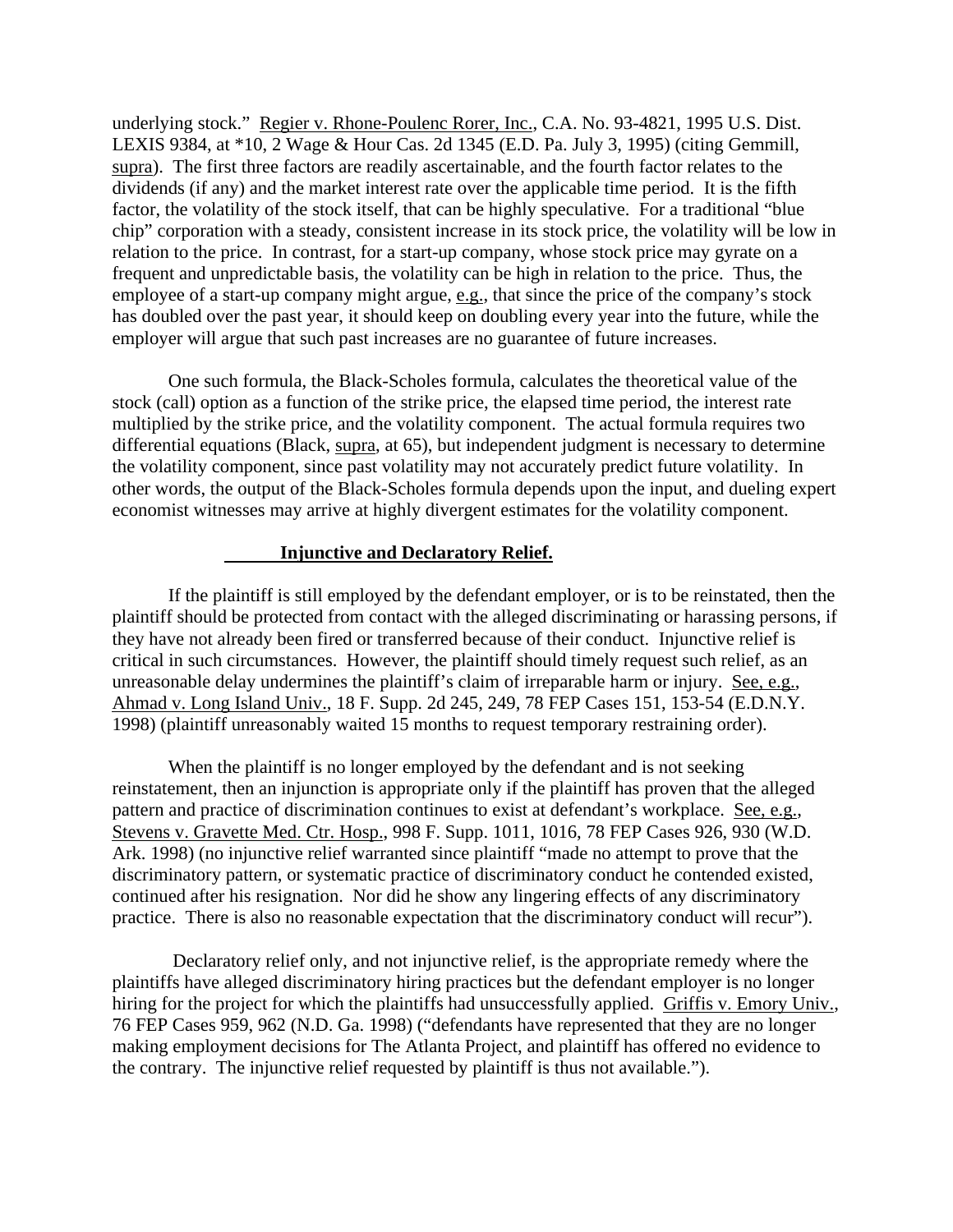An important federalism issue involves the remedies available to state government employees. The Supreme Court held, in Seminole, that state governments are usually immune to suits in federal courts brought under federal statutes absent a clear intent by Congress to abrogate the Eleventh Amendment immunity of states. Seminole Tribe of Fla. v. Florida, 517 U.S. 44 (1996); see also Kimel v. State of Fla. Bd. of Regents, 139 F.3d 1426 (11th Cir. 1998) (holding that ADEA did not abrogate state immunity; so plaintiff could not sue state government in federal court), cert. granted, 119 S. Ct. 901 (1999) (oral arguments on Oct. 13, 1999). The Supreme Court has held that the enactment of Title VII, pursuant to the Fourteenth Amendment, abrogated this immunity. Fitzpatrick v. Bitzer, 427 U.S. 445, 453 & n.9 (1976). In contrast, the lower federal courts have generally held that the enactment of Section 1981, pursuant to the Thirteenth Amendment, did not abrogate state sovereign immunity in federal courts. See Freeman v. Michigan Dep't of State, 808 F.2d 1174, 1178-80 (6th Cir. 1987) (collecting cases); accord Hafford v. Seidner, 183 F.3d 506, 512 (6th Cir. 1999) (Section 1981 racial harassment claims of state prison guard "barred by the Eleventh Amendment").

For the federal employment statutes lacking this clear intent, including Section 1981, the only recourse of aggrieved state government employees will be the state courts. However, the state courts, in turn, may decline to hear their federal statutory claim(s), on the ground of state sovereign immunity. Thus, state employees may be left without any forum for certain federal claims. See, e.g., Alden v. Maine, 1998 ME 200, ¶ 13, 715 A.2d 172 (Me.) (upholding Maine trial court's dismissal, on sovereignty grounds, of state employee's FLSA overtime pay claim), cert. granted, 119 S. Ct. 443 (1998). On June 23, 1999, the Supreme Court affirmed the decision of the Supreme Judicial Court of Maine. Alden v. Maine, 527 U.S. \_\_\_, 119 S. Ct. 2240 (1999). Justice Kennedy's opinion for the Court, joined by four other justices (Rehnquist, O'Connor, Scalia and Thomas), held that "the powers delegated to Congress under Article I of the United States Constitution do not include the power to subject nonconsenting States to private suits for damages in state courts." Alden, 119 S. Ct. at 2246. The Alden Court based its reasoning on an extensive analysis of Eleventh Amendment jurisprudence through Seminole, but ultimately concluded that "sovereign immunity derives not from the Eleventh Amendment but from the structure of the original Constitution itself." Id. at 2254. Thus, the Court concluded that: "In light of history, practice, precedent, and the structure of the Constitution, we hold that the States retain immunity from private suit in their own courts, an immunity beyond the congressional power to abrogate by Article I legislation." Id. at 2266.

The Alden Court recognized that (1) the States could consent to such suits, either voluntarily or in response to Congressional encouragement through its spending power; (2) "that Congress may authorize private suits against nonconsenting states pursuant to its [Fourteenth Amendment] § 5 enforcement powers;" and (3) individual state officers could still be sued, either for injunctive or declaratory relief, or for money damages if sued in an "individual capacity for unconstitutional or wrongful conduct fairly attributable to the officer himself, so long as the relief is sought not from the state treasury but from the officer personally." Id. at 2267-68. Furthermore, the federal government itself could bring suit against the state government to obtain compliance with federal statutes, e.g., the Department of Labor could have sued Maine to enforce the FLSA overtime statute. Id. at 2269.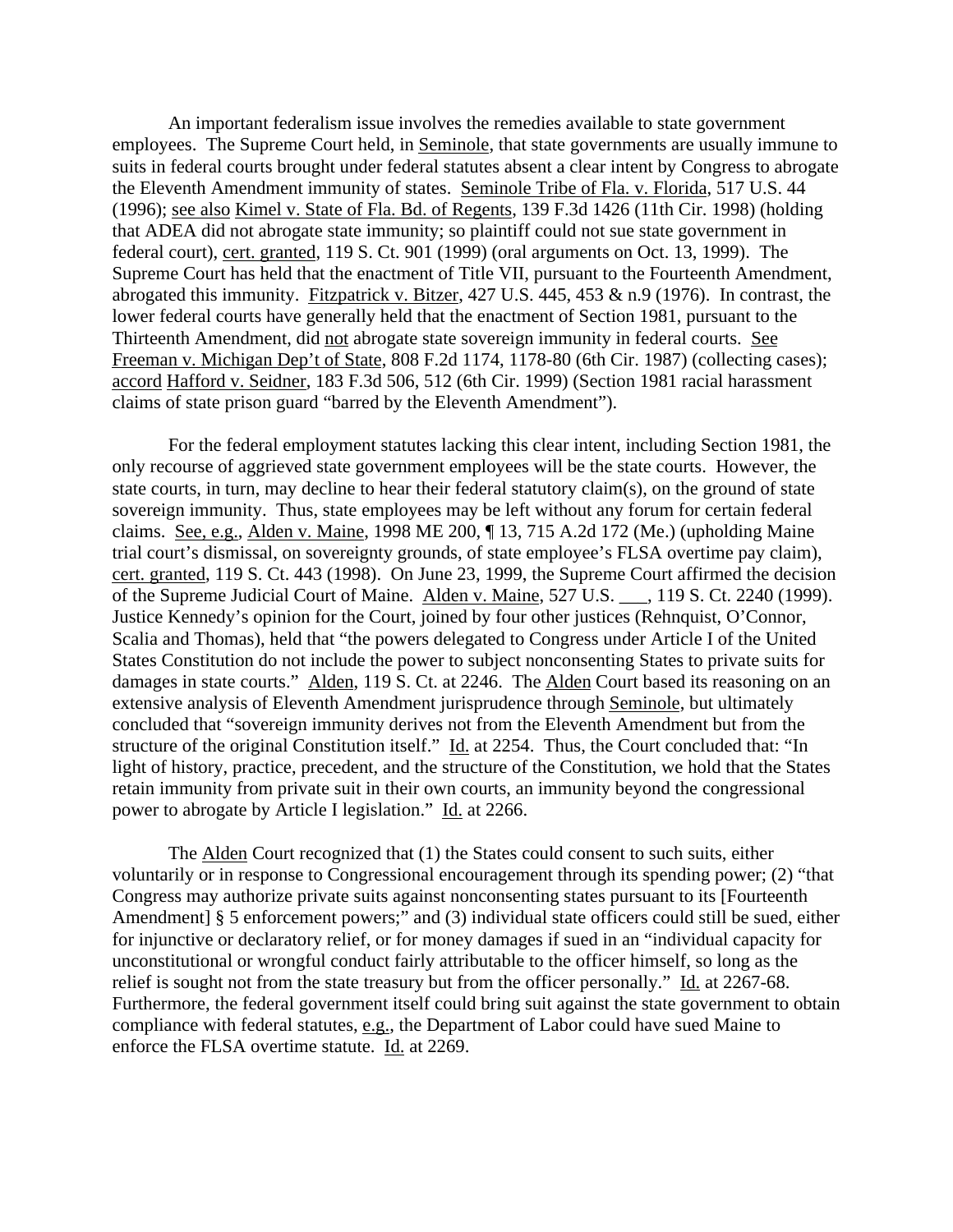The outcome of Alden is that, absent the extenuating circumstances as outlined in the previous paragraph, the primary recourse available to state government employees will be through state anti-discrimination statute(s). This will not bar Title VII claims, but racial discrimination plaintiffs who are state employees will usually have a claim under Section 1981 and may also have claims under other federal statutes for which state immunity could apply. Similarly, sexual discrimination plaintiffs who work for a state government may have a Section 1983 claim. In light of the <u>Seminole</u> and Alden precedents, the upcoming <u>Kimel</u> decision will probably affirm the Eleventh Circuit's denial of the ADEA plaintiff's ability to sue the state government in federal court.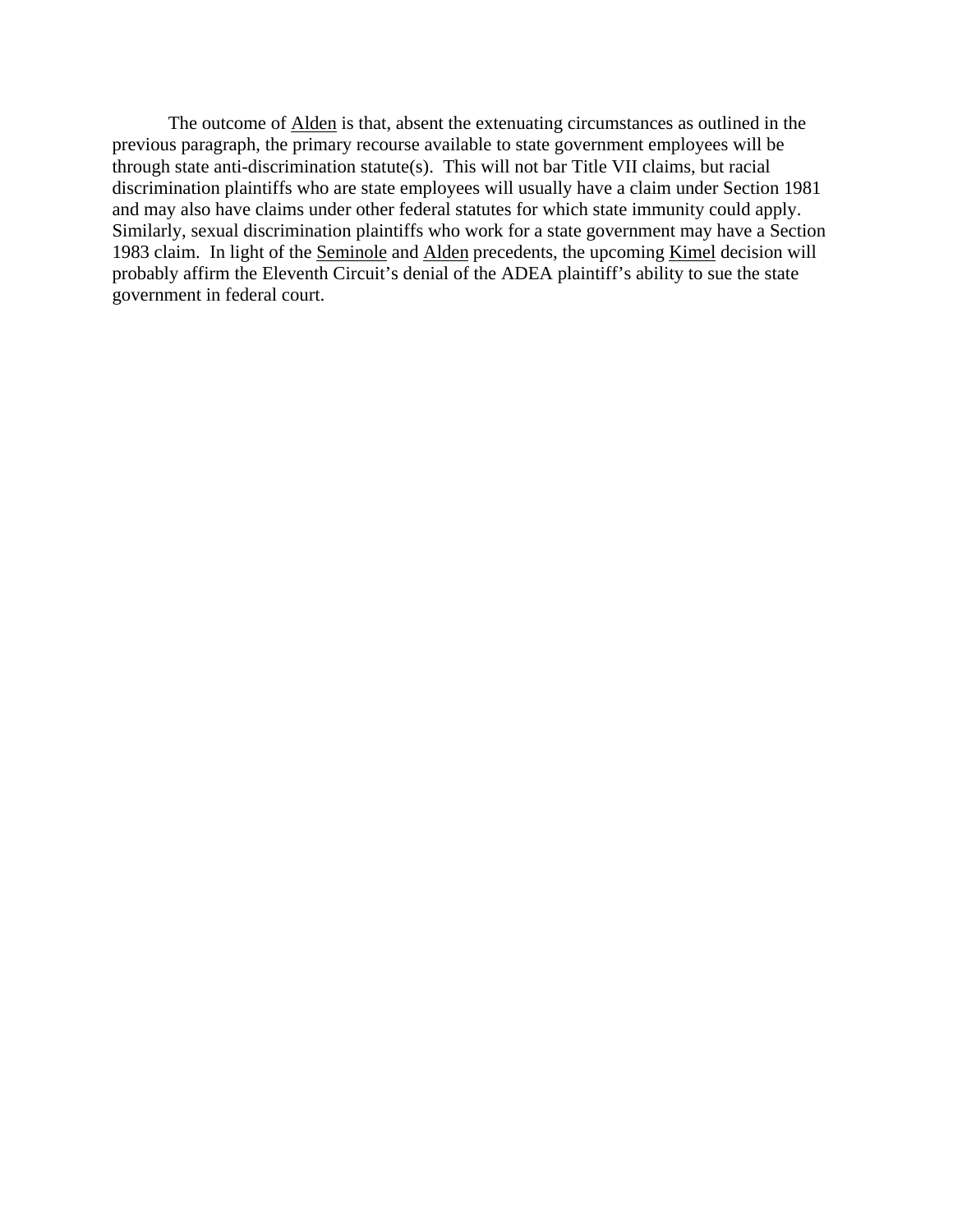# **Attorney's Fees Under Title VII.**

Title VII provides for statutory attorney's fees to prevailing parties:

In any action or proceeding under this subchapter the court in its discretion, may allow the prevailing party, other than the Commission [EEOC] or the United States, a reasonable attorney's fee (including expert fees) as part of the costs, and the Commission and the United States shall be liable for costs the same as a private person.

42 U.S.C. § 2000e-5(k) (emphasis added). A sizable case law discussing the availability and calculation of attorney fees has developed; this is ably summarized in Seymour & Brown, Equal Employment Law Update, Chapter 55 (Fall 1998).

There is an important distinction between "prevailing plaintiffs" and "prevailing defendants" whereby the former "should ordinarily recover an attorney's fee unless special circumstances would render such an award unjust." Newman v. Piggie Park. Enter., Inc., 390 U.S. 400, 402 (1968) (per curiam). Prevailing defendants, however, should receive attorney fees only if the plaintiff's "claim was frivolous, unreasonable, or groundless . . . . [or plaintiff] brought or continued such a claim in *bad faith*." Christiansburg Garment Co. v. EEOC, 434 U.S. 412, 422 (1978).

That the plaintiff was not successful on all of her claims does not undercut her position as a prevailing party entitled to attorney's fees. O'Neal v. Ferguson Constr. Co., 35 F. Supp. 2d 832, 839 (D.N.M. 1999) ("in prevailing on two counts of retaliation despite failing to convince the jury on his hostile environment claim, [plaintiff] was a prevailing party" and is entitled to the totality of requested attorney's fees, since plaintiff's "claims of discrimination and retaliation involve a common core of facts and are based on related legal theories"). If the defendant has prevailed on all counts, the court must determine the defendant's entitlement to attorney's fees based upon the merits of the plaintiff's claim when it was first brought. Tang v. Rhode Island Dep't of Elderly Affairs, 163 F.3d 7, 13 (1st Cir. 1998) ("the court must assess the claim at the time the complaint was filed, and must avoid the post-hoc reasoning that, because the plaintiff did not ultimately prevail, the claim must have been frivolous, unreasonable or without foundation").

#### **Attorney's Fees Under Section 1981.**

Attorney's fees for Section 1981 claims are governed by Section 1988, which provides, in relevant part, that:

(b) Attorney's fees. In any action or proceeding to enforce a provision of sections 1981, 1981a, 1982, 1983, 1985, and 1986 of this title . . . the court, in its discretion, may allow the prevailing party, other than the United States, a reasonable attorney's fee as part of the costs, except that in any action brought against a judicial officer for an act or omission taken in such officer's judicial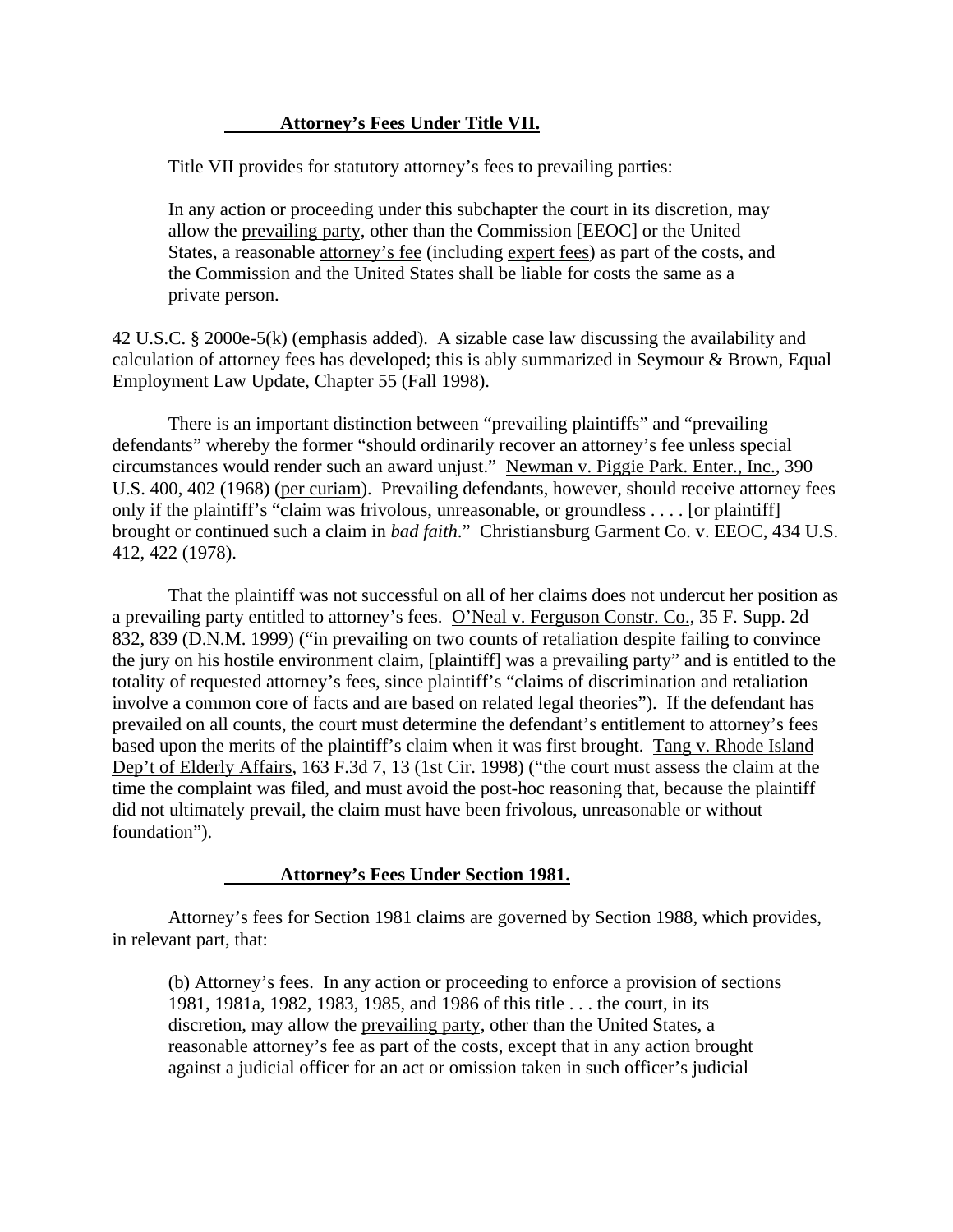capacity such officer shall not be held liable for any costs, including attorney's fees, unless such action was clearly in excess of such officer's jurisdiction.

(c) Expert fees. In awarding an attorney's fee under subsection (b) of this section in any action or proceeding to enforce a provision of section 1981 or 1981a of this title, the court, in its discretion, may include expert fees as part of the attorney's fee.

42 U.S.C. § 1988 (emphasis added). This statute was enacted as part of the "Civil Rights Attorney's Fees Awards Act of 1976," Pub. L. 94-559, § 1 (1976). The purpose of Section 1988 "is to ensure effective access to the judicial process for persons with civil rights claims, and to encourage litigation to enforce the provisions of the civil rights acts and constitutional civil rights provisions." Hernandez v. Kalinowski, 146 F.3d 196, 199 (3d Cir. 1998); see also Trimper v. City of Norfolk, Va., 58 F.3d 68, 73 (4th Cir. 1995) ("the underlying purpose of Section 1988, which must always guide the awarding of fees, is to ensure effective access to the judicial process for persons with civil rights grievances without simultaneously producing windfalls to the attorneys").

The courts have frequently applied the 12-factor Johnson test established by the Fifth Circuit for determining the appropriate level of the "reasonable attorney's fee" under Section 1988. See, e.g., Trimper, 58 F.3d at 73. These factors are:

- (1) the time and labor required;
- (2) the novelty and difficulty of the questions;
- (3) the skill requisite to perform the legal service properly;
- (4) the preclusion of other employment by the attorney due to acceptance of the case;
- (5) the customary fee;
- (6) whether the fee is fixed or contingent;
- (7) time limitations imposed by the client or the circumstances;
- (8) the amount involved and the results obtained;
- (9) the experience, reputation, and ability of the attorneys;
- (10) the "undesirability" of the case;
- (11) the nature and length of the professional relationship with the client; and
- (12) awards in similar cases.

# Johnson v. Georgia Highway Express, Inc., 488 F.2d 714, 717-19 (5th Cir. 1974).

Section 1988, as does Title VII, requires that the party awarded attorney's fees be the "prevailing party." The case law under Section 1988 also recognizes that the plaintiff has a lower threshold to meet than does the defendant in order to be considered the prevailing party. The Supreme Court has summarized its case law on prevailing plaintiffs as follows:

Therefore, to qualify as a prevailing party, a civil rights plaintiff must obtain at least some relief on the merits of his claim. The plaintiff must obtain an enforceable judgment against the defendant from whom fees are sought, or comparable relief through a consent decree or settlement. Whatever relief the plaintiff secures must directly benefit him at the time of the judgment or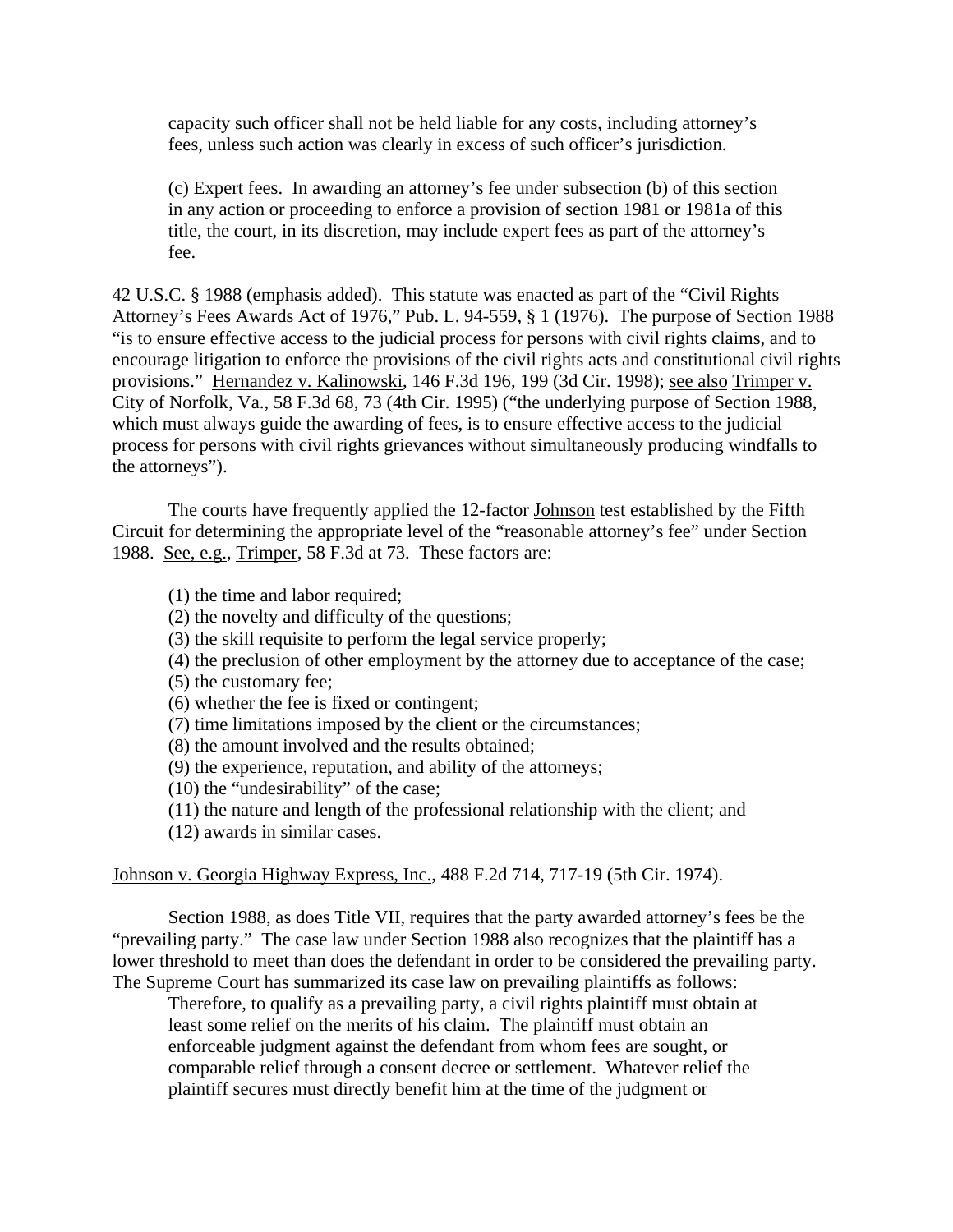settlement. Otherwise, the judgment or settlement cannot be said to affect the behavior of the defendant towards the plaintiff. Only under these circumstances can civil rights litigation effect the material alteration of the legal relationship of the parties and thereby transform the plaintiff into a prevailing party. In short, a plaintiff "prevails" when actual relief on the merits of his claim materially alters the legal relationship between the parties by modifying the defendant's behavior in a way that directly benefits the plaintiff.

Farrar v. Hobby, 506 U.S. 103, 111-12 (1992) (internal citations and quotation marks omitted). Thus, even nominal damages alone qualifies the plaintiff as a prevailing party for attorney's fees under Section 1988. Id. at 112. As for Title VII, the defendant does not qualify for Section 1988 attorney's fees solely because the plaintiff lost her claim(s). See, e.g., Vernon v. City of Los Angeles, 27 F.3d 1385, 1402 (9th Cir. 1994) ("However, a prevailing defendant should not routinely be awarded attorneys' fees simply because he has succeeded, but rather only where the action is found to be unreasonable, frivolous, meritless, or vexatious. Thus, the mere fact that a defendant prevails does not automatically support an award of fees") (internal citations and quotation marks omitted).

#### **Compensatory Damages Under Title VII.**

Section 1981a, applicable to Title VII claims, provides for several important statutory exclusions from, and limitations to, the award of compensatory damages:

Compensatory damages awarded under this section shall not include backpay, interest on backpay, or any other type of relief authorized under . . . [42 U.S.C. §  $2000e-5(g)$ ].

42 U.S.C. § 1981a(b)(2) (emphasis added). Thus, the Title VII plaintiff will need to make separate claims for back pay and compensatory damages. Compensatory damages include "emotional pain, suffering, inconvenience, mental anguish, loss of enjoyment of life, and other nonpecuniary losses." 42 U.S.C. § 1981a(b)(3). The aforementioned statutory caps to damages, based on the employer's size, must be incorporated into the jury's award of compensatory damages.

Compensatory damages are available under Title VII against state government agencies, in contrast to the statutory exclusion of government agencies from liability for punitive damages. Varner v. Illinois State Univ., 150 F.3d 706, 718 (7th Cir. 1998) ("When Congress authorized compensatory damages claims against Title VII respondents (who may be sued in federal court), it expressed its intent to authorize such claims against the States"); Joyner v. Fillion, 17 F. Supp. 2d 519, 529 (E.D. Va. 1998) (dismissing punitive damages claim since Section 1981a exempts defendant, a government agency, from punitive damages liability).

The amount of evidence that the plaintiff must present to justify an award of compensatory damages is a function of the strength of the underlying facts. The general rule "is that courts may properly infer emotional distress from factual circumstances — and award damages to compensate for that distress — but may not presume [compensatory] damages from a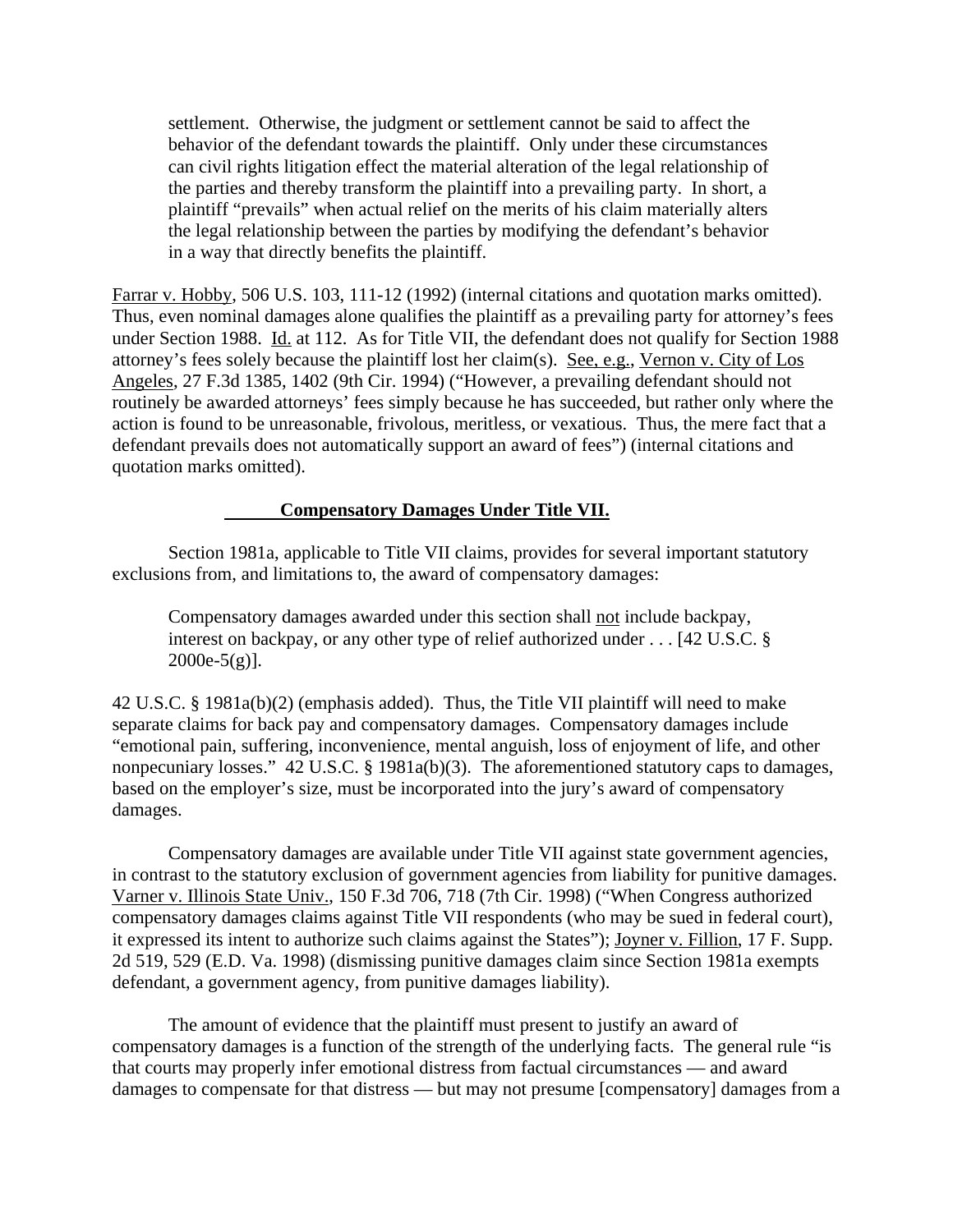bare violation of a statutory or constitutional right." Berger v. Iron Workers Reinforced Rodmen, Local 201, 170 F.3d 1111, 1138 (D.C. Cir. 1999) (per curiam). Some courts have allowed compensatory damages based solely upon non-expert testimony while others have required a higher level of evidentiary support. Compare Curry v. District of Columbia, 9 F. Supp. 2d 1, 4, 77 FEP Cases 445, 447 (D.D.C. 1998) (upholding compensatory damage award based upon testimony by plaintiff, family members and friends, even though plaintiff "did not prove any lost wages or medical bills") and Hollis v. City of Buffalo, 28 F. Supp. 2d 812, 826, 78 FEP Cases 1677, 1689 (W.D.N.Y. 1998) (awarding compensatory damages based on plaintiff's testimony, even though she "did not produce any medical evidence of her emotional distress nor did she seek psychiatric or psychological treatment") with Blakey v. Continental Airlines, Inc., 992 F. Supp. 731, 735-36, 76 FEP Cases 280, 283-84 (D.N.J. 1998) (reducing jury's award of compensatory damages since plaintiff did not obtain psychiatric treatment until "nearly three years after the harassing incidents began;" she only met once with her forensic psychiatrist; and her treating psychologist did not even testify at trial) and Carter v. Rosenberg & Estis, P.C., 77 FEP Cases 925, 942 (S.D.N.Y. 1998) ("absent further corroborating testimony regarding [plaintiff's] mental anguish from family members, co-workers, or treating physicians, her own limited statements on this subject are entirely insufficient to support a \$75,000 award").

Compensatory damages can also include lost future earnings on the grounds that an injury to plaintiff's reputation or professional standing constitutes "a nonpecuniary injury for which plaintiffs may be compensated under Title VII." Williams v. Pharmacia, Inc., 137 F.3d 944, 953 (7th Cir. 1998) ("When reputational injury caused by an employer's unlawful discrimination diminishes a plaintiff's future earnings capacity, she cannot be made whole without compensation for the lost future earnings she would have received absent to employer's unlawful activity."). Compensatory damages based on lost future earnings are entirely distinct from front pay. Front pay is an equitable remedy, limited in duration, and intended to compensate the plaintiff "for the immediate effects of [defendant's] unlawful termination of her employment." Id. Lost future earnings, however, represents a legal (compensatory) remedy, not limited in duration, and intended to compensate the plaintiff "for a lifetime of diminished earnings resulting from the reputational harms she suffered as a result of [defendant's] discrimination." Id. Given the potential for confusion by the jury regarding these two types of remedies, the Seventh Circuit "caution[ed] lower courts to take care to separate the equitable remedy of front pay from the compensatory remedy of lost future earnings." Id. at 954 ("Properly understood, the two types of damages compensate for different injuries and require the court to make different kinds of calculations and factual findings.").

Another category of compensatory damages are what is known as "hedonic damages." Hedonic damages are designed to compensate a plaintiff for his or her loss of enjoyment of life as a proximate result of defendant's unlawful acts. The term "hedonic damages" is derived from the Greek word "hedonikos," meaning pleasure. Judicial opinions in this country citing claims for damages for loss of enjoyment of life date back to the late 1800's. See generally L.A. Bradshaw, "Loss of Enjoyment of Life as An Element of, or Factor in Determining Damages for Bodily Injury," 15 A.L.R. 3d 506 (1967). However, the term "hedonic damages" did not appear in a published federal court opinion until 1985. Sherrod v. Berry, 629 F. Supp. 159 (N.D. Ill. 1985), aff'd, 827 F.2d 195 (7th Cir. 1987), vacated, 835 F.2d 1222 (7th Cir. 1987), rev'd on other grounds and remanded, 856 F.2d 802 (7th Cir. 1988).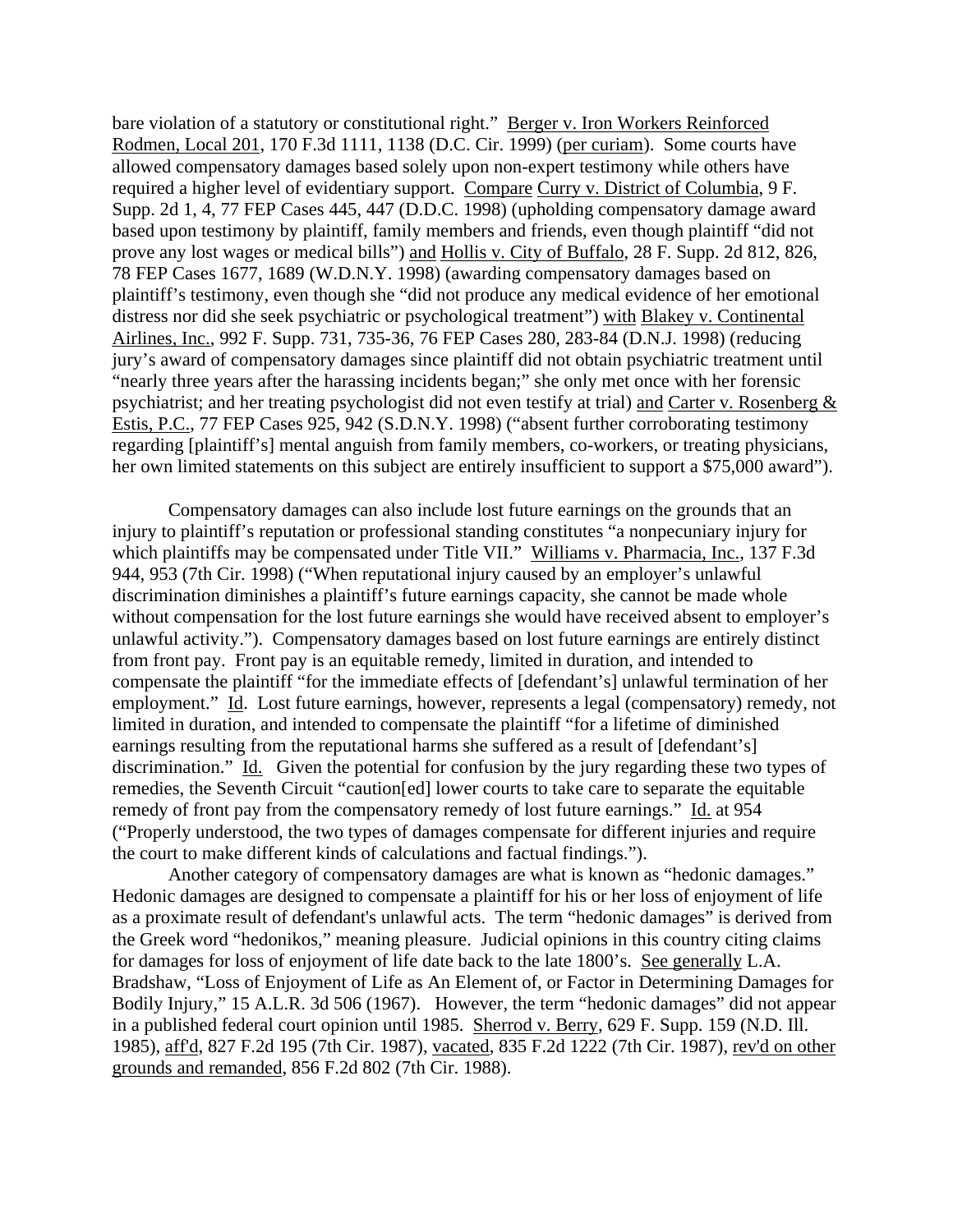Hedonic damages have most often been discussed in the context of personal injury and wrongful death cases. See Patricia A. Murphy & John M. Myers, Assessment of Rehabilitative and Quality of Life Issues in Litigation (1999); John O. Ward & Thomas R. Ireland, The New Hedonics Primer for Economists and Attorneys (2d ed. 1996); M. Tabacchi, "Hedonic Damages: A New Trend in Compensation?" 52 Ohio St. L. J. 331, 331 n.3 (1991) (discussing early cases using the term "hedonic damages").

Until recently, the availability of hedonic damages in employment discrimination cases was uncertain. Recent statutory enactments and Supreme Court decisions have made clear that hedonic damages are available in cases of intentional employment discrimination. Permissible methods of proving hedonic damages, however, remain controversial.

The passage of the Civil Rights Act of 1991 eliminated any doubt regarding the availability of hedonic damages in cases of intentional employment discrimination. Section 1981a includes "loss of enjoyment of life" within the scope of compensatory damages under Title VII. 42 U.S.C. § 1981a(b)(3). Although Section 1981a discusses damages for loss of enjoyment of life in the context of limiting the amount of compensatory and punitive damages a plaintiff may recover, the Supreme Court has interpreted this statute as expressly authorizing such damages for victims of intentional discrimination. See Landgraf v. USI Film Prods., 511 U.S. 244, 253 (1994); United States v. Burke, 504 U.S. 229, 241 (1992). In addition to Title VII cases, such damages are also available to plaintiffs in cases brought pursuant to the Americans with Disabilities Act of 1990. 42 U.S.C. § 1981a(a)(2); see also Cline v. Wal-Mart Stores, 144 F.3d 294, 304 (4th Cir. 1998).

In attempting to arrive at a hedonic value for human life, economists have typically used "willingness-to-pay" or "WTP" studies, in which participants are asked how much they would pay to reduce the risk of premature death by a certain percentage. Based on these responses, economists create mathematical models designed to provide insight into the hedonic value of life. Kyle R. Crowe, "The Semantical Bifurcation of Noneconomic Loss: Should Hedonic Damage Be Recognized Independently of Pain and Suffering Damage?" 75 Iowa L. Rev. 1275, 1295 & n.168 (1990). Damages in particular cases are then estimated based on the approximate percentage of the enjoyment of life the plaintiff has lost. Joseph A. Kuiper, "The Courts, Daubert, and Willingness-To-Pay: The Doubtful Future of Hedonic Damages Testimony Under the Federal Rules of Evidence," 1996 U. Ill. L. Rev. 1197, 1213.

Sherrod v. Berry, the first reported federal case to use the term "hedonic damages," was also the first case where expert economic testimony regarding hedonic damages was admitted. In that case, brought by a father (on his own behalf and as administrator of his son's estate) to recover for the shooting death of his son at the hands of a police officer, the court allowed testimony by economist Stanley Smith regarding the hedonic value of human life. Smith's basic premise was unassailable: that "human life has a value separate from the economic productive value that a human being would have." Sherrod, 629 F. Supp. at 162. Smith's next assertion was more problematic: that economists could, at least to some extent, quantify the hedonic value of human life. Id. at 162-63. Smith, who holds a master's degree in economics from the University of Chicago, testified that economic studies had placed the hedonic value of human life at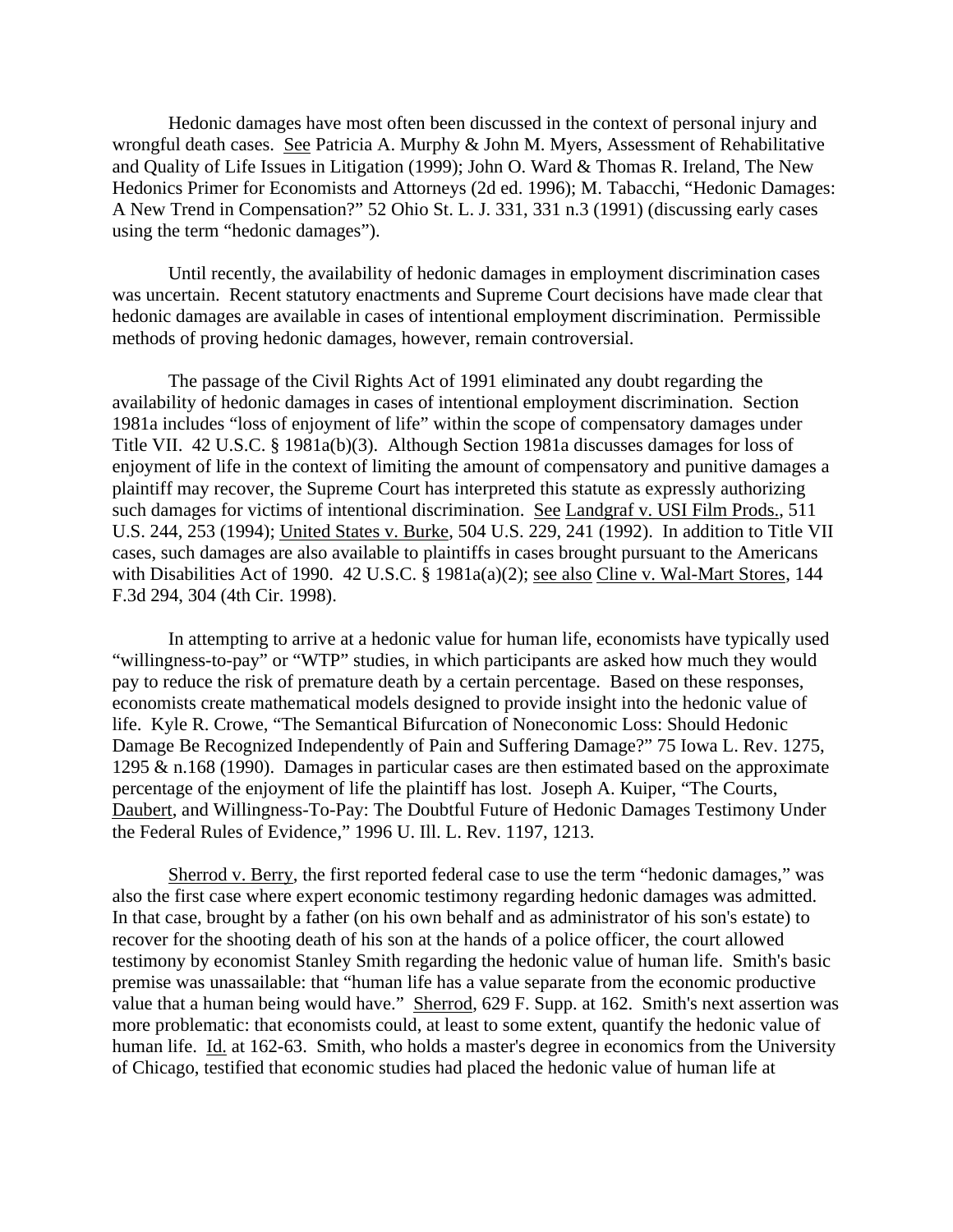between three and thirty times the value of a person's economic productive income. Id. at 163. The district court, in Sherrod, held Smith's testimony admissible, stating:

The fact that the hedonic value of a human life is difficult to measure did not make either Smith's testimony or the damages speculative. . . . The testimony of Stanley Smith as an expert in economics enabled the jury to perform its function in determining the proper measure of damages in this case.

# Id. at 163.

Most courts, however, have been less receptive to expert economic testimony concerning hedonic damages. See Reuben E. Slesinger, "The Demise of Hedonic Damages Claims in Tort Litigation," 6 J. Legal Econ. 17, 18 (1996) ("To date, there is little recorded evidence of appellate courts admitting this type of testimony; indeed, mostly it has been a matter of excluding it."). See, e.g., McGuire v. City of Santa Fe, 954 F. Supp. 230, 234 (D.N.M. 1996) (excluding testimony of hedonic damages expert); Ayers v. Robinson, 887 F. Supp. 1049, 1064 (N.D. Ill. 1995) (same); Hein v. Merck & Co., 868 F. Supp. 230, 232-34 (M.D. Tenn. 1994) (same and collecting cases that have excluded expert testimony on valuation of hedonic damages). But see Estate of Sinthasomphone v. City of Milwaukee, 878 F. Supp. 147, 152 (E.D. Wis. 1995) (deferring ruling on admissibility of testimony of hedonic damages expert); Wanke v. Lynn's Transp. Co., 836 F. Supp. 587, 591 (N.D. Ind. 1993) (same); Moore v. Kroger Co., 800 F. Supp. 429, 436 (N.D. Miss. 1992) (same), aff'd, 18 F.3d 936 (5th Cir. 1994).

The Supreme Court's Daubert decision established a new test for the admissibility of scientific evidence under the Federal Rules of Evidence. Daubert replaced the "general acceptance" test of Frye v. United States, 293 F. 1013 (D.C. Cir. 1923), with a flexible balancing test involving the following factors, in addition to other factors that the courts may find appropriate in particular cases: (1) testability; (2) peer review and publication; (3) known or potential rate of error and the existence and maintenance of standards controlling the technique's operation; and (4) general acceptance. Daubert, 509 U.S. 579, 593-94 (1993). The Supreme Court, in Kumho Tire, extended Daubert to cover expert witnesses other than scientific experts. Kumho Tire Co. v. Carmichael, 119 S. Ct. 1167, 1176 (1999) ("trial court should consider the specific factors identified in Daubert where they are reasonable measures of the reliability of expert testimony").

Thus, it appears that expert economic testimony on hedonic damages is particularly vulnerable to a Daubert/Kumho challenge. See generally Kuiper, supra; Slesinger, supra. See also McGuire, 954 F. Supp. at 234; Ayers, 887 F. Supp. at 1064; Hein, 868 F. Supp. at 232-34; United States v. Starzecpyzel, 880 F. Supp. 1027, 1029 (S.D.N.Y. 1995) (court referred to expert testimony in fields like hedonic damages as a "discredited venture[]") Hedonic damages themselves, however, are alive and well in the employment discrimination context, thanks largely to the Civil Rights Act of 1991.

Compensatory damages under Section 1981 will be governed by the applicable state common or statutory law governing compensatory damages for personal torts and related claims.

# **Punitive Damages Under Title VII.**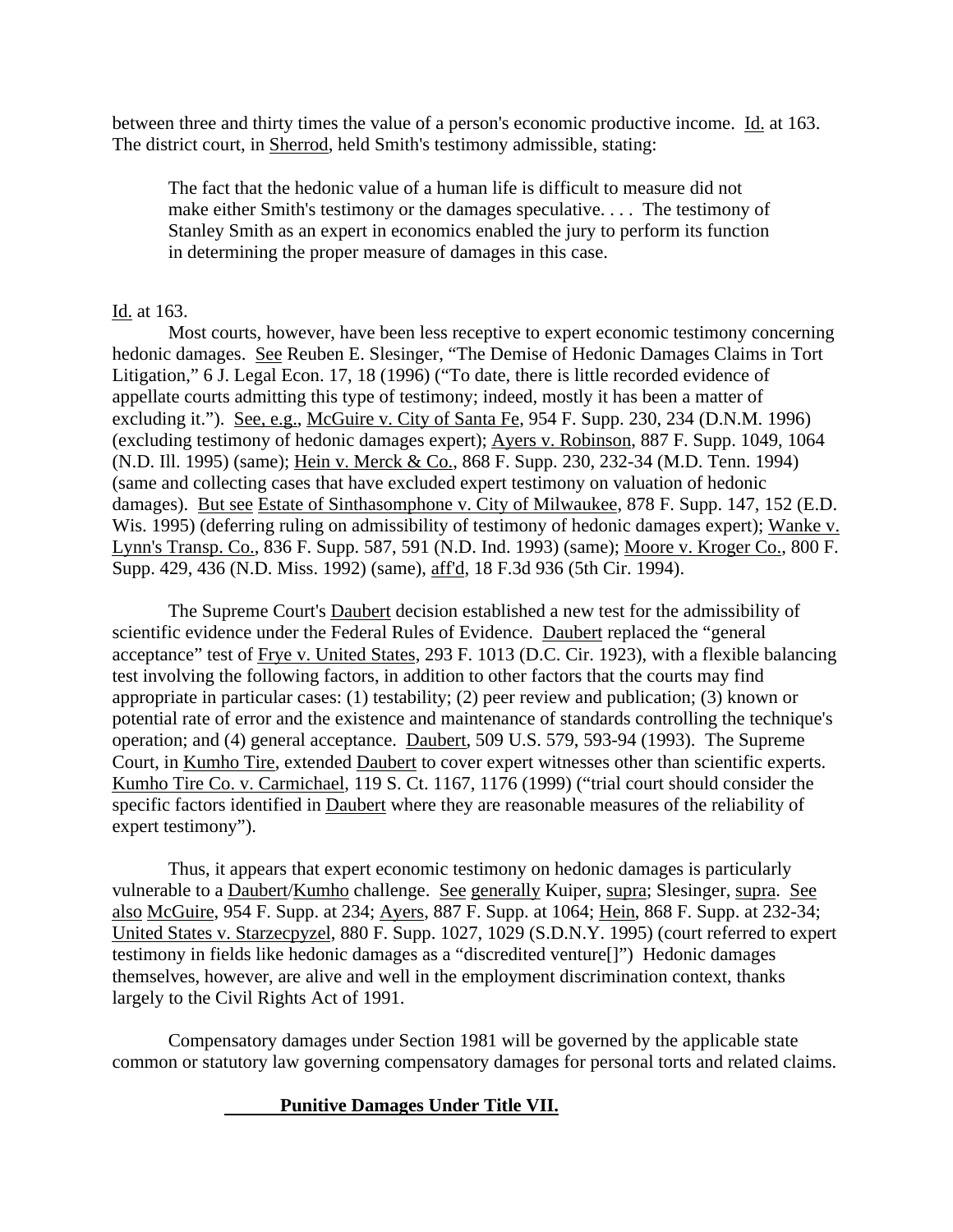Section 1981a, applicable to Title VII claims, provides for statutory punitive damages:

A complaining party may recover punitive damages under this section against a respondent (other than a government, government agency or political subdivision) if the complaining party demonstrates that the respondent engaged in a discriminatory practice or discriminatory practices with malice or with reckless indifference to the federally protected rights of an aggrieved individual.

42 U.S.C. § 1981a(b)(1) (emphasis added). The aforementioned sliding scale based upon employer size also applies to punitive damages, *i.e.*, Title VII punitive damages are capped at \$50,000 to \$300,000 depending upon the employer's size. 42 U.S.C. § 1981a(b)(3)(A) - (D). It must be emphasized that there is no such statutory cap for Section 1981 punitive damages.

Prior to 1999, there was a split in the circuit courts as to the appropriate standard for awarding punitive damages under Title VII. The Second Circuit used the statutory "malice or with reckless indifference" standard while the District of Columbia, First, Fourth, Sixth, Seventh, Eighth and Ninth Circuits imported the common-law "egregiousness" standard into the statutory regime. Kolstad v. American Dental Ass'n, 139 F.3d 958, 968-69 (D.C. Cir.) (en banc) (collecting cases), cert. granted, 119 S. Ct. 401 (1998). The definition of "egregiousness" varied among the courts, but that of the District of Columbia Circuit was representative: "the evidence shows that the defendant engaged in a pervasive pattern of discriminatory acts, or manifested genuine spite and malevolence, or otherwise evinced a criminal indifference to civil obligations." Id. at 965 (internal quotation marks omitted). The Supreme Court, on June 22, 1999, vacated and remanded the D.C. Circuit's decision. Kolstad v. American Dental Ass'n, 527 U.S. \_\_\_, 119 S. Ct. 2118 (1999).

The Supreme Court's **Kolstad** opinion, written by Justice O'Connor, has two distinct components: (1) Part II-A, joined by six other justices (Stevens, Scalia, Kennedy, Souter, Ginsburg and Breyer), held that the appropriate standard of liability for Title VII punitive damages was the statutory malice or reckless indifference standard, thus rejecting the approach taken by several courts in requiring that the plaintiff prove that the employer's conduct be characterized as egregious. Kolstad, 119 S. Ct. at 2124-26. (2) Part II-B, joined by four other justices (Rehnquist, Scalia, Kennedy and Thomas), held that "in the punitive damages context, an employer may not be vicariously liable for the discriminatory employment decisions of managerial agents where those decisions are contrary to the employer's 'good faith efforts to comply with Title VII.'" Id. at 2129.

It is Kolstad's second holding that has raised the burden for the plaintiff who seeks punitive damages under Title VII. The Kolstad Court began with the recognition that Title VII was to be interpreted based on agency law principles. Id. at 2127. Section 218C of the Restatement (Second) of Agency "places strict limits on the extent to which an agent's misconduct may be imputed to the principal for purposes of awarding punitive damages." Id. at 2128. The Court noted that, under the Restatement, one of four grounds for employer "liability for punitive awards [was] where an employee serving in a 'managerial capacity' committed the wrong while 'acting in the scope of employment.'" Id. (quoting Restatement (Second) of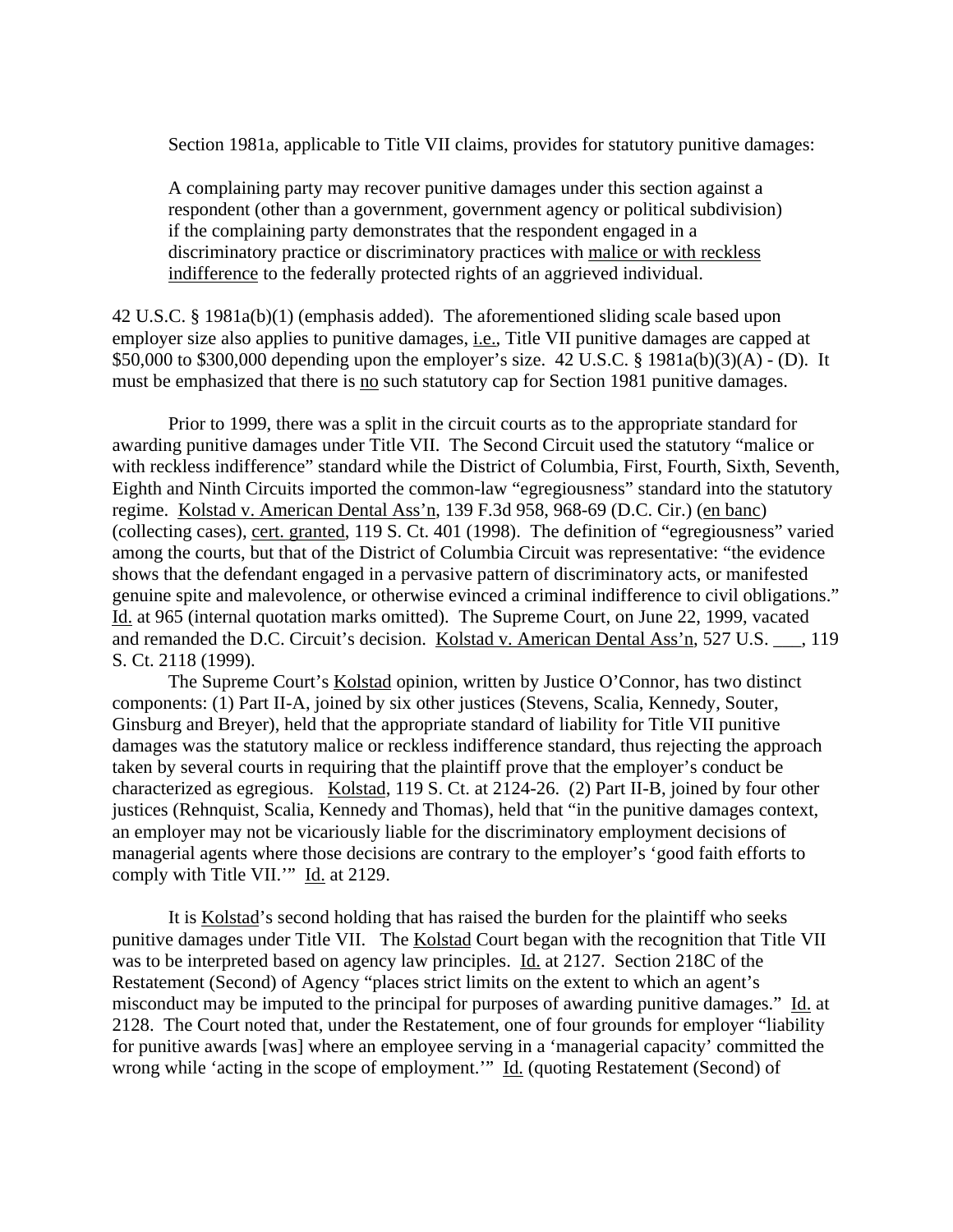Agency, § 218C(c)). According to the Supreme Court, the problem with the Restatement approach is that:

Holding employers liable for punitive damages when they engage in good faith efforts to comply with Title VII, however, is in some tension with the very principles underlying common law limitations on vicarious liability for punitive damages -- that it is 'improper ordinarily to award punitive damages against one who himself is personally innocent and therefore liable only vicariously."

Id. at 2128-29 (quoting Restatement (Second) of Torts, § 909, cmt. b).

Applying the Restatement of Agency's 'scope of employment' rule in the Title VII punitive damages context, moreover, would reduce the incentive for employers to implement antidiscrimination programs. . . . Dissuading employers from implementing programs or policies to prevent discrimination in the workplace is directly contrary to the purposes underlying Title VII.

Id. at 2129. Therefore, the Kolstad Court rejected the broad application of the "scope of employment" rule, by limiting vicarious liability to those circumstances where the defendant employer did not make "good-faith efforts to comply with Title VII." Id. The Kolstad Court remanded this case for the presentation of further factual evidence regarding these agency principles, and noted that: "It may also be necessary to determine whether the [defendant] had been making good faith efforts to enforce an antidiscrimination policy." Id. at 2130.

Kolstad represents a "pyrrhic victory" for the plaintiff-appellant. On the one hand, the Supreme Court expressly rejected the egregiousness requirement which several courts had imposed on Title VII plaintiffs seeking punitive damages. On the other hand, the reformulation of vicarious liability represents "a significant limitation, and in many foreseeable cases a complete bar, on employer liability for punitive damages." Id. at 2130 (Opinion of Rehnquist, C.J.). For practitioners, Kolstad imposes an additional requirement for pretrial discovery: it will be necessary to determine whether defendant employers have made "good-faith efforts to comply with Title VII." Since the Kolstad Court did not define the scope or minimum baseline for such efforts, the lower courts will struggle to draw the line in this area.

Although Kolstad was decided only three months prior to the completion date of this chapter, several federal courts have already applied its holdings to determine whether the defendant employer would be liable for punitive damages for the conduct of its supervisors.

The Fifth Circuit, in Deffenbaugh-Williams, found that the record evidence was sufficient to allow it to conduct the Kolstad analysis with regard to the trial court's judgment as a matter of law in favor of defendants. Deffenbaugh-Williams v. Wal-Mart Stores, Inc., F.3d \_\_\_\_, 1999 U.S. App. LEXIS 20824 (5th Cir. 1999). First, the harassing supervisor (Gipson) "was a requisite 'managerial agent' [who] had supervisory authority over Deffenbaugh, terminated her on his own authority, and was, as noted, in charge of departments at six stores." Id. at \*20. Since the supervisor "had authority to make personnel decisions regarding Deffenbaugh and others in her department and in those of five other stores," the Fifth Circuit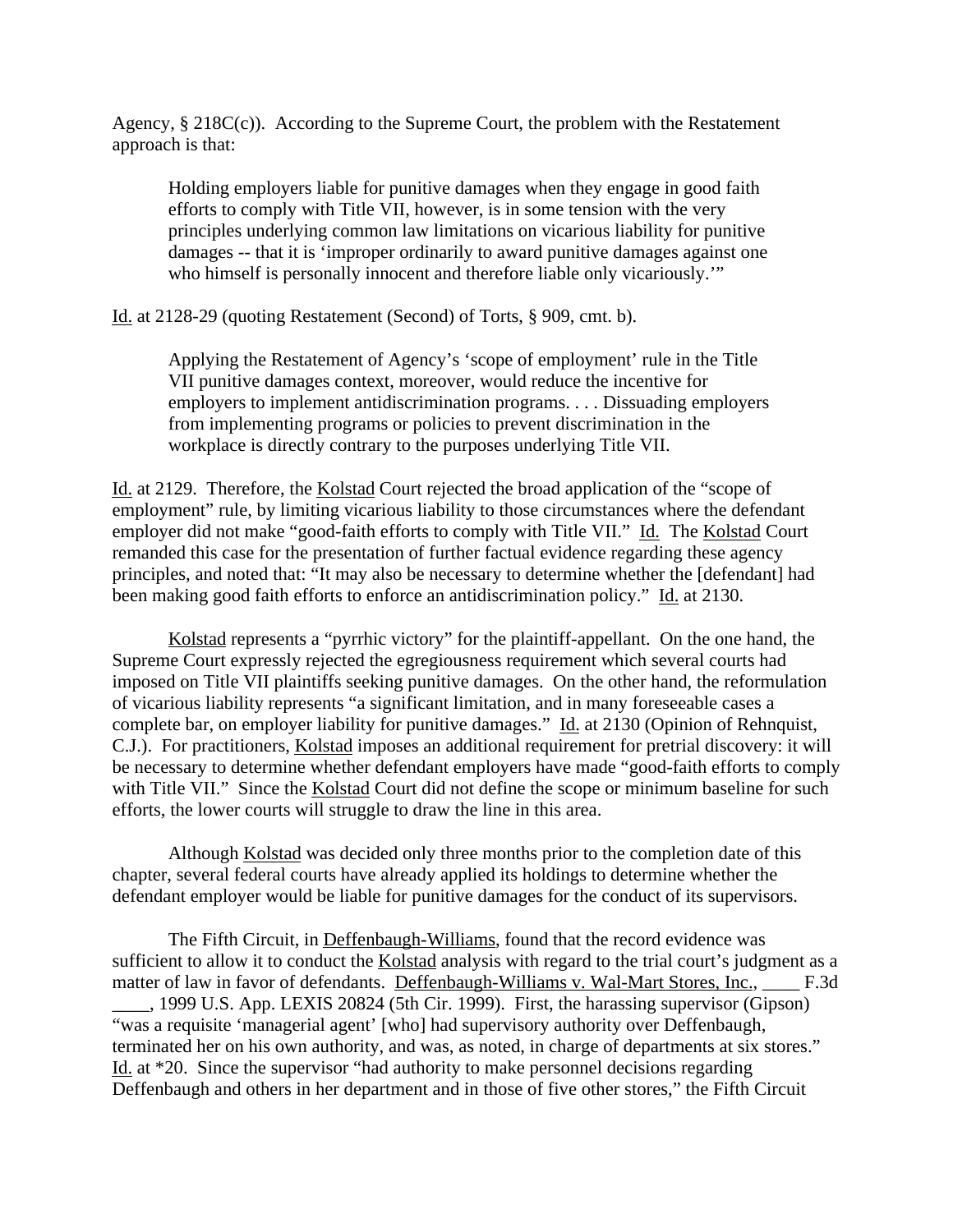concluded that "substantial evidence existed from which a jury could reasonably find that Gipson was a managerial agent, acting in the scope of employment. Id. at \*22. Having established the requirement that Gipson was a managerial agent, the Fifth Circuit then turned to the good-faith defense. The first prong was not satisfied, since:

Wal-Mart's only evidence (elicited in cross-examining Deffenbaugh) was that it (Wal-Mart) encourages employees to contact higher management with grievances. Plainly, such evidence does not suffice to establish, as a matter of law, Wal-Mart's good faith in requiring its managers to obey Title VII. Wal-Mart presented no evidence either of its response to Deffenbaugh's complaint, or of any specific Title VII efforts . . . .

Id. at \*23. In contrast, the plaintiff showed that even though she had complained to her regional manager (Norman), Wal-Mart's procedures were ineffective:

Deffenbaugh, on the other hand, presented substantial evidence that Wal-Mart failed to respond effectively to her complaints about Gipson's racial animus: despite Norman's promise to check into her complaint of hostility to her interracial relationship, she was fired the next month on pretextual grounds. Wal-Mart's minimal presentation left the jury wide latitude to infer that any Wal-Mart policy against discrimination was too poorly enforced to distinguish Wal-Mart's actions from Gipson's.

Id. at \*23-24. Therefore, the Fifth Circuit reversed the district court's judgment as to punitive damages and reinstated the jury's award after remittitur. Id. at \*24.

The Eighth Circuit, in Blackmon, found that the plaintiff had suffered adverse employment actions in response to her complaints of sexual harassment, and reversed the district court's judgment as a matter of law in favor of defendants on punitive damages. Blackmon v. Pinkerton Sec. & Investigative Serv., 182 F.3d 629, 630 (8th Cir. 1999). The requisite "malice or requisite indifference" standard was met, since:

[Defendants] acted with malice and reckless indifference to [plaintiff's] federally protected rights when it (1) failed to investigate [plaintiff's] complaints and institute prompt remedial action even after [she] complained to three successive levels of supervision; (2) repeatedly retaliated against her for complaining of sexual harassment by reprimanding her, demoting her, fostering an environment in which her co-workers were openly hostile to her, and finally terminating her; (3) attempted to escape legal liability by soliciting information against [plaintiff] to prove she caused the harassment; and (4) attempted to escape legal liability for terminating [plaintiff] by firing another employee at the same time.

Id. at 636. The good-faith defense was not available to defendants, since their "'investigation' of [plaintiff's] complaint was clearly inadequate and disproportionate to the seriousness of [her] complaints;" defendant's "only remedial action [] did not address the crux of [plaintiff's] complaint;" and the court was skeptical of defendant's "actions to limit its liability by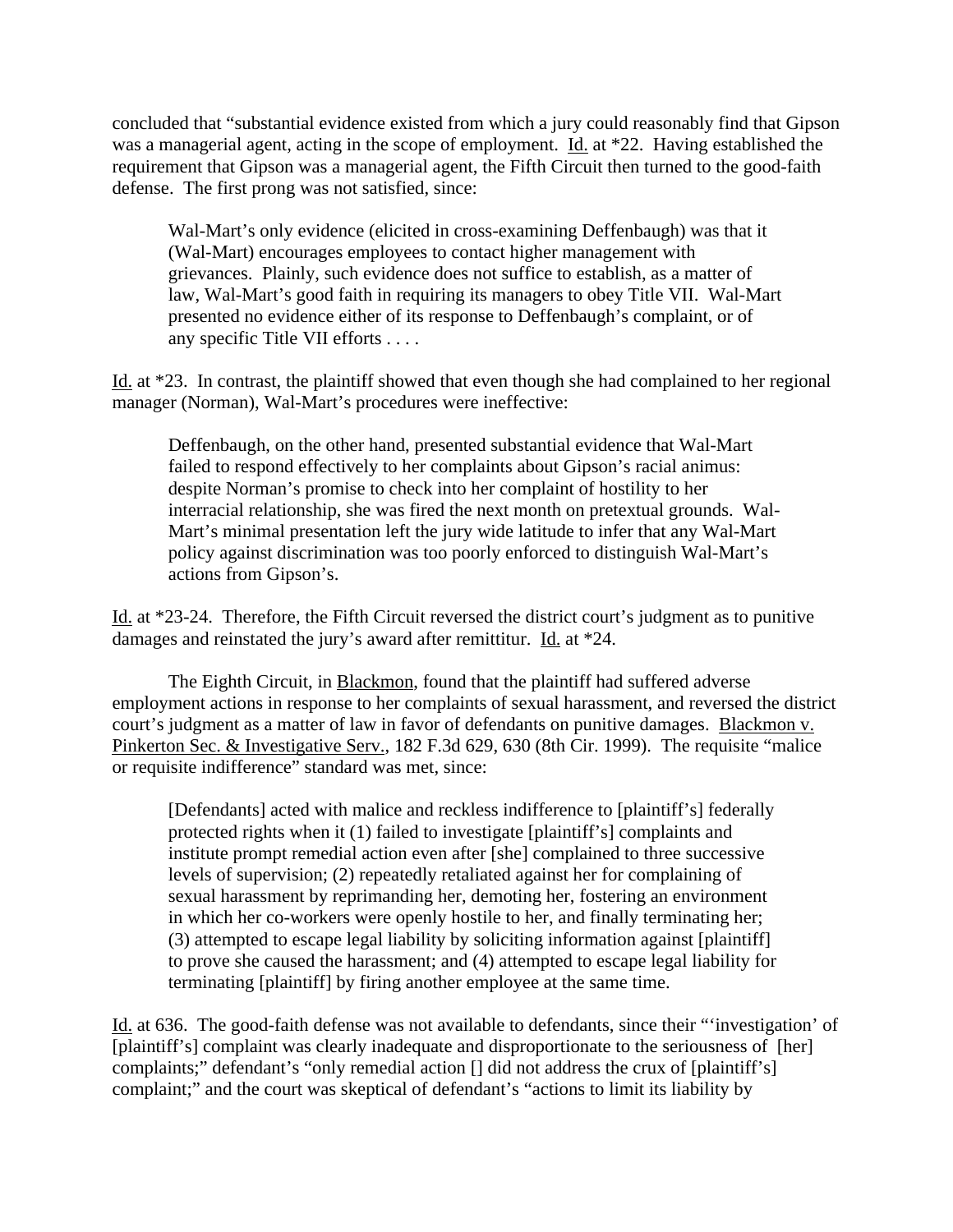investigating [plaintiff] rather than the harassment and by simultaneously firing a male employee" as a smokescreen for their termination of plaintiff. Id. at 637. The Eighth Circuit concluded that: "However, we do not consider [defendant's] half-hearted responses to [plaintiff's] serious complaints of sexual harassment to satisfy [its] obligation." Id.

In another Eight Circuit case, Kimbrough, the court imputed liability for punitive damages to the employer since the harasser's supervisor [Dall], who was the general manager and executive vice president, knew of the conduct taken by the harasser [Boggs] but failed to act. Kimbrough v. Loma Linda Dev., Inc., 183 F.3d 782, 784 (8th Cir. 1999). The Eighth Circuit concluded that liability was justified since:

[T]here was evidence that Dall ratified Boggs's abusive conduct and repeatedly ignored detailed and graphic complaints about Boggs's harassment of the plaintiffs. Kimbrough testified that at one point Boggs placed his hands in flour and then grabbed her behind leaving white hand prints on her black pants. When she went to Dall to complain he responded, "Oh, that looks good on you." This evidence of Dall's malice and reckless indifference would permit a jury to find Loma Linda liable for punitive damages because of Dall's own state of mind, or because he ratified Boggs' actions. Therefore, the jury was free to consider Boggs's conduct when it set the punishment for Loma Linda's discriminatory practices.

Id. at 785 (internal citations to Kolstad and the Restatement omitted).

The Tenth Circuit, in Wal-Mart, similarly found that the defendant could not invoke the Kolstad good-faith defense based on its inadequate policies. EEOC v. Wal-Mart Stores, Inc., \_\_\_ F.3d \_\_\_\_, 1999 U.S. App. LEXIS 20015 (10th Cir. 1999). Although this case involved the Americans with Disabilities Act ("ADA"), the standard for punitive liability is the same as for Title VII. Wal-Mart claimed that the discriminating supervisors were too low ranking to allow damages to be imputed to Wal-Mart, and "even if they were managerial employees, argues Wal-Mart, their conduct was contrary to company policy and hence provides no ground for vicarious liability." Id. at \*4-5. The Tenth Circuit rejected Wal-Mart's vicarious liability and good-faith defenses. First, the discriminating supervisors themselves testified that they had the authority to make hiring and firing decisions or recommendations, thereby occupying "positions of managerial control." Id. at \*13-14. Since their responsibilities included suspending or terminating employees, they were acting within the scope of their employment with regard to the complainant [Amaro], "and it is clear from the record that their action against Amaro stemmed from a desire to serve their employer, Wal-Mart."  $\underline{Id}$ . at \*15. The Tenth Circuit then turned to the good-faith defense, and concluded that while "Wal-Mart certainly had a written policy against discrimination, [] that alone is not enough. Our review of the record leaves us unconvinced that Wal-Mart made a good faith effort to educate its employees about the ADA's prohibitions." Id. at \*17-18. One of the supervisors testified that it was not until "after her deposition, some three years after Amaro's suspension and termination" before she even knew that there was a disability discrimination law, and that "she had received no training about disability discrimination." Id. at \*18. The Tenth Circuit concluded that: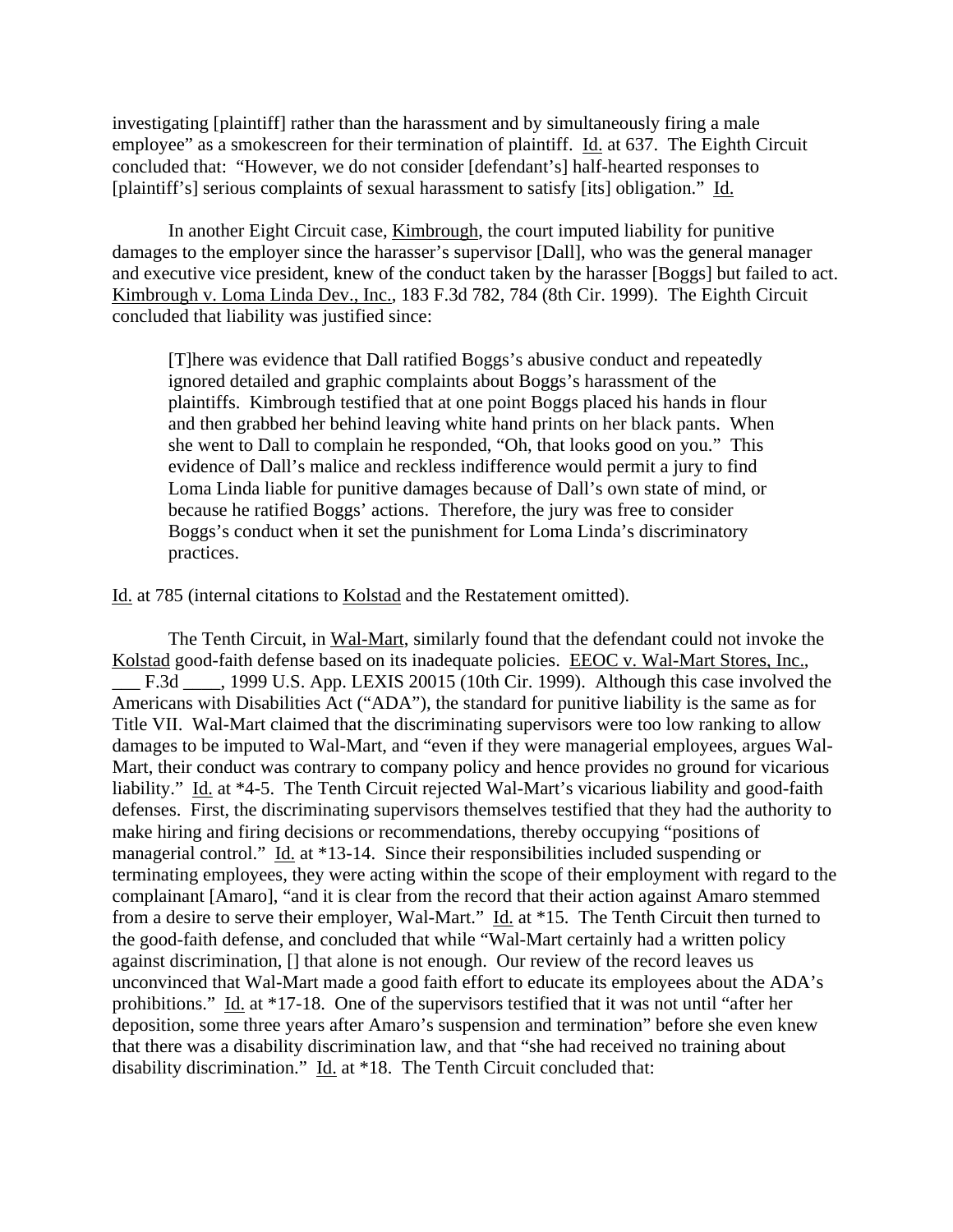Wal-Mart's assertion of a generalized policy of equality and respect for the individual does not demonstrate an implemented good faith policy of educating employees on the [ADA's] accommodation and nondiscrimination requirements. The evidence demonstrates a broad failure on the part of Wal-Mart to educate its employees, especially its supervisors, on the requirements of the ADA, and to prevent discrimination in the workplace. We therefore conclude that given the facts of this case, Wal-Mart enjoys no protection from vicarious punitive liability for the conduct of its managerial agents against Amaro.

Id. at \*18-19. Therefore, the Tenth Circuit upheld the award of punitive damages. Id. at \*20-21.

To the extent that state and local fair employment practice statutes are modeled on Title VII, then it is possible that federal and state courts will apply both components of Kolstad to plaintiffs who have brought parallel and local state anti-discrimination law claim(s).

The courts are split as to whether a Title VII plaintiff can obtain punitive damages absent an award of compensatory damages; the Seventh Circuit reasoned that since Section 1981a did not make punitive damages contingent upon "an underlying award of compensatory damages," the former could be obtained independently of the latter. Timm v. Progressive Steel Treating Co., 137 F.3d 1008, 1010 (7th Cir. 1998). As Judge Easterbrook concluded, there is "no reason [that] comes to mind for reading a compensatory-punitive link into Section 1981a." Id.; accord Provencher v. CVS Pharmacy, 145 F.3d 5, 12 (1st Cir. 1998) ("We see no reason to allow punitive damages only where the jury enters an award for compensatory damages and not where the judge enters an award for back pay, given that injury to the plaintiff is addressed in both instances."). In contrast, the Fifth Circuit has insisted that "recovery of [Title VII] punitive damages must necessarily turn on the recovery of compensatory damages" and that punitive damages are "dependent on non-incidental compensatory damages." Allison v. Citgo Petroleum Corp., 151 F.3d 402, 418 (5th Cir. 1998).

To the extent that state and local employment discrimination statutes are modeled on Title VII, then the standards for punitive damages will be congruent. However, there can be individual variations. For example, under the District of Columbia Human Rights Act ("DCHRA"), D.C. Code Ann. § 1-2501 et seq., individuals can be held liable for punitive damages (in addition to the employer), and there are some differences in the burdens of proof.

First, for punitive damages under Title VII and Section 1981, the plaintiff must prove by a preponderance of the evidence that the defendant employer acted with malice or reckless indifference to plaintiff's legal rights; and the trier of facts may conclude that the defendant acted with a state of mind justifying punitive damages based on direct evidence, or based on circumstantial evidence from the facts of the case. Kolstad, 119 S. Ct. at 2124-26; Barbour v. Merrill, 48 F.3d 1270, 1277 (D.C. Cir. 1995). In contrast, for punitive damages under the DCHRA, the plaintiff must prove by clear and convincing evidence that the discrimination, harassment and/or constructive discharge was motivated by intentional, discriminatory conduct that injured plaintiff, that this conduct was willful and outrageous, and that this conduct was aggravated by evil motive, actual malice, or with callous and reckless indifference to plaintiff's legal rights; the trier of facts may conclude that the defendant acted with a state of mind justifying punitive damages based on direct evidence, or based on circumstantial evidence from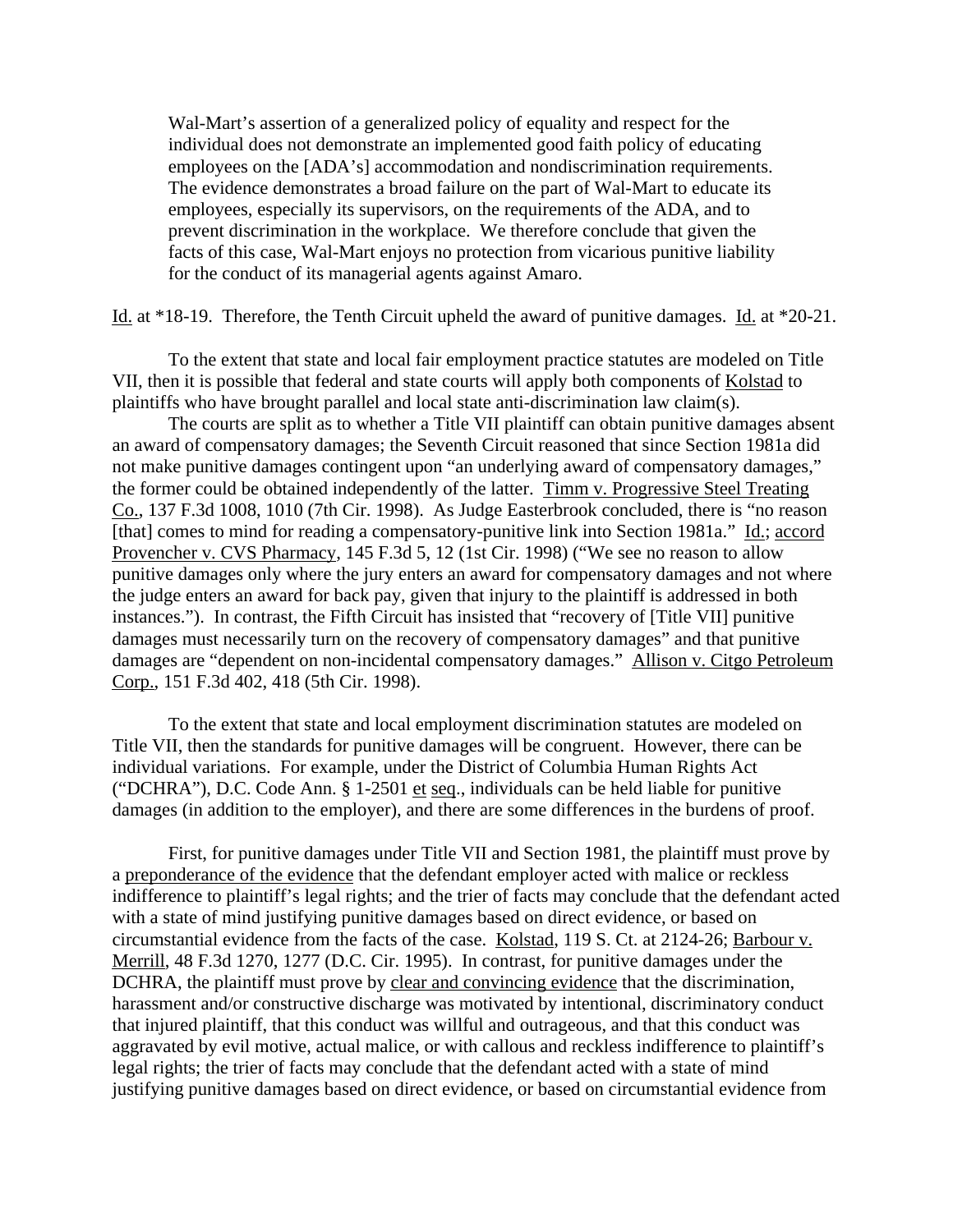the facts of the case. Barbour, 48 F.3d at 1277; Arthur Young & Co. v. Sutherland, 631 A.2d 354, 371-73 (D.C. 1993).

Second, for the computation of punitive damages, while the courts have allowed evidence of the defendant's net worth (on the grounds that a wealthy defendant should pay higher punitive damages than a poor defendant for the same conduct), the burden of proof for presenting evidence is diametrically opposed under Title VII and the DCHRA. The federal courts have placed this burden on the defendant, on the grounds that the defendant is best able to present evidence of its own wealth, and that since net worth is a limitation to excessive punitive damages, the defendant should have to justify the use of its own net worth for that purpose. Kemezy v. Peters, 79 F.3d 33, 33-37 (7th Cir. 1996); Hutchinson v. Stuckey, 952 F.2d 1418, 1422 n.4 (D.C. Cir. 1992). In contrast, under the DCHRA, for which the burden of proof is derived from the general common law for punitive damages, the plaintiff bears the burden to present evidence of defendant's net worth, on the grounds that the plaintiff should have to show that the defendant can afford to pay the requested punitive damages. Jonathan Woodner Co. v. Breeden, 665 A.2d 929, 941 n.19 (D.C. 1995). Therefore, in a case which a plaintiff requests punitive damages under both Title VII and the DCHRA, the opposing parties are faced with inherently conflicting motivations. If the defendant is impecunious, then it will want to present evidence of its own net worth, in order to limit the punitive damage award under Title VII. If the plaintiff knows that the defendant is wealthy, then the plaintiff will want to present evidence of defendant's net worth in order to maximize the punitive damages award under the DCHRA.

#### **Punitive Damages Under Section 1981.**

The courts are split on the standard for awarding punitive damages under Section 1981. The Fourth, Sixth, Tenth and Eleventh Circuits have required "egregious misconduct beyond mere intent to discriminate." Kolstad, 139 F.3d at 963 (collecting cases). In contrast, the District of Columbia, First and Seventh Circuits "have held that a finding of intentional discrimination, without more, is enough to put the question of punitive damages before the jury in the usual § 1981 case." Id. (collecting cases). This split under Section 1981 was not addressed by the Supreme Court in Kolstad, since that issue was not before it, and Section 1981 does not have a statutory standard for punitive damages. Similarly, Section 1981 plaintiffs should not be affected by the second component of Kolstad, since the Burlington/Faragher affirmative defense to vicarious liability (discussed infra, III.J) only applies to Title VII claims.

The Supreme Court has elaborated several guideposts for determining whether an award of punitive damages is excessive; those most relevant to Section 1981 employment discrimination and harassment cases are the (1) "degree of reprehensibility;" (2) "disparity between the harm or potential harm suffered by [plaintiff] and his punitive damages award;" and (3) "difference between this remedy and the civil penalties authorized or imposed in comparable cases." BMW of North America, Inc. v. Gore, 517 U.S. 559, 575 (1996). The BMW decision, based on state fraud law, indicates the Supreme Court's current skepticism towards high punitive damages awards, and should be carefully considered by practitioners for both sides in this area.

The Fifth Circuit has applied **BMW** to reduce a Section 1981 punitive damages award, on the grounds that (1) the supervisor's conduct was not representative of the company; (2) "the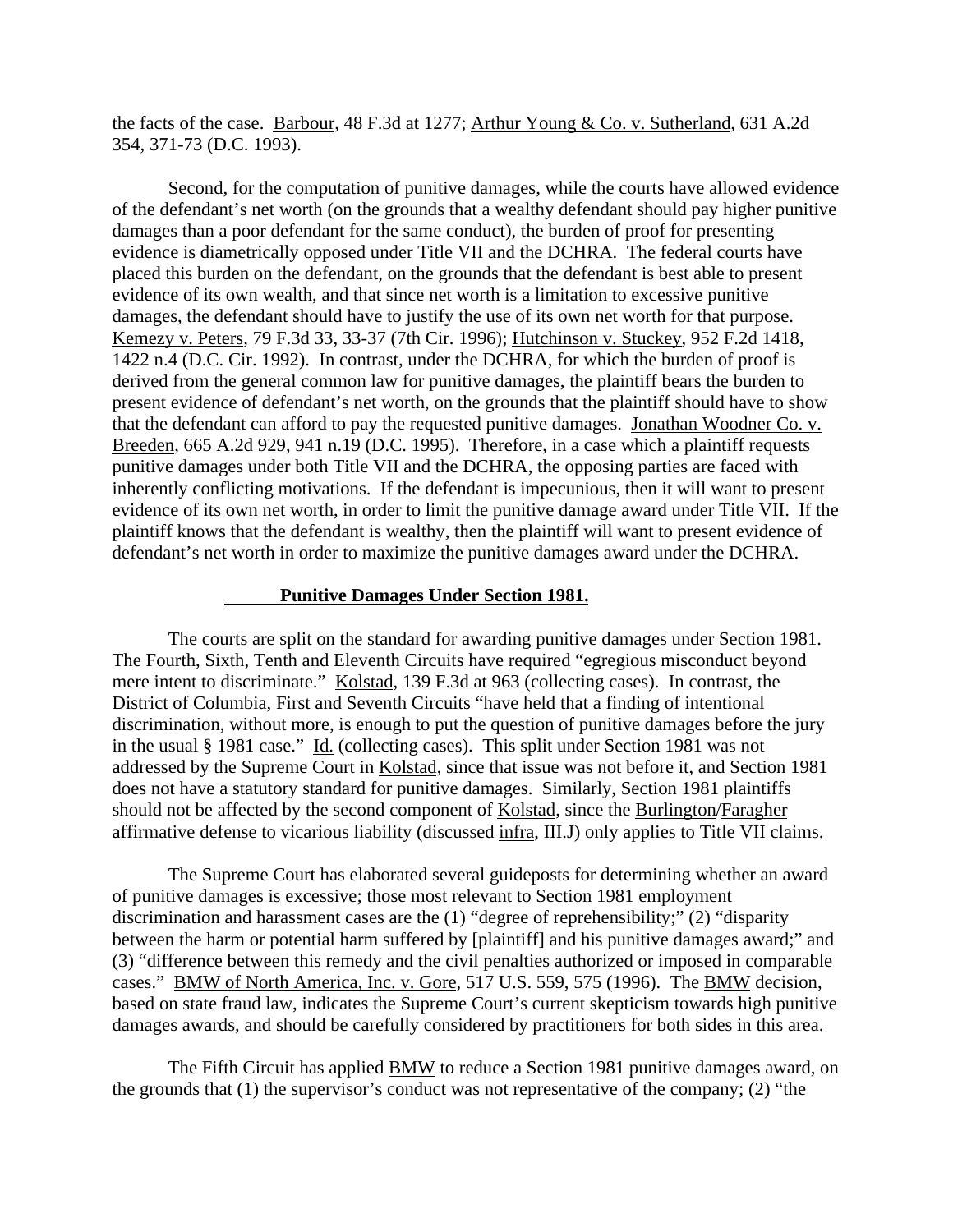ratio of punitives to compensatory damages would be approximately 6.5 to 1" while the BMW Court had considered a 4 to 1 ratio as about the highest allowable; and (3) the largest prior award of punitives in that circuit was \$50,000, in contrast to the district court's award of \$150,000. Patterson v. P.H.P. Healthcare Corp., 90 F.3d 927, 943 (5th Cir. 1996), cert. denied, 519 U.S. 1091 (1997). A district court in the Seventh Circuit has similarly applied BMW to reduce the jury's award of punitive damages, although it used a 3 to 1 ratio of damages as appropriate. Lawyer v. 84 Lumber Co., 991 F. Supp. 973, 977, 76 FEP Cases 832 (N.D. Ill. 1997).

For state law claims, including those under state anti-discrimination statutes, the practitioner should determine whether there are statutory "caps" to punitive damages, either as part of the anti-discrimination statutes themselves, or pursuant to a more general "tort reform" statute. Although it is beyond the scope of this chapter to collect and analyze all such statutes, some states have (1) banned punitive damages entirely unless provided for by statute (New Hampshire); (2) capped punitive damages, usually in proportion to the compensatory damages award; (3) allocated a percentage of punitive damages to state agencies; and/or (4) required mandatory bifurcation of liability and punitive damages determinations during the trial. BMW, 517 U.S. at 614-19 (1996) (Ginsburg, J., dissenting) (collecting statutes). However, several state supreme courts have recently struck down such "tort reform" statutes on the grounds that the legislature has unconstitutionally interfered with the independence of the judiciary and with the right (under the state constitution) to have a jury decide the amount of damages without being constrained by statutory caps to damages under state law. See, e.g., State *ex rel.* Ohio Acad. of Trial Lawyers v. Sheward, \_\_\_ Ohio St. 3d \_\_\_, 1999 Ohio LEXIS 2580 (Ohio Aug. 16, 1999).

# **The Burlington/Faragher Affirmative Defense to Employer Liability for Damages Under Title VII.**

In June of 1998, the Supreme Court set forth a significant clarification and reanalysis of employer liability (respondeat superior) in two sexual harassment cases. Burlington Industries, Inc. v. Ellerth, 524 U.S. 742, 764-65 (1998); Faragher v. City of Boca Raton, 524 U.S. 775, 807 (1998). The critical issue faced by the Court was to determine the circumstances in which the defendant employer can be held liable under Title VII for the discriminatory or harassing conduct of its agents or supervisors. The Supreme Court first turned to the Restatement (Second) of Agency, § 219(2)(d), which provides for liability under certain circumstances:

A master is not subject to liability for the torts of his servants acting outside the scope of their employment, unless: . . . (d) the servant purported to act or to speak on behalf of the principal and there was reliance upon apparent authority, or he was aided in accomplishing the tort by the existence of the agency relationship.

Burlington, 524 U.S. at 758 (quoting Restatement (Second) of Agency, § 219(2)). It is the second element, aided in the agency relationship, that governs most employment cases, since it is unlikely that the employee will erroneously believe that the harasser or discriminating person was her supervisor. Id. at 759.

The "apparent authority" component applies when the alleged harasser is not the titular supervisor of the plaintiff, but has supervisory authority nonetheless. See, e.g., Parkins v. Civil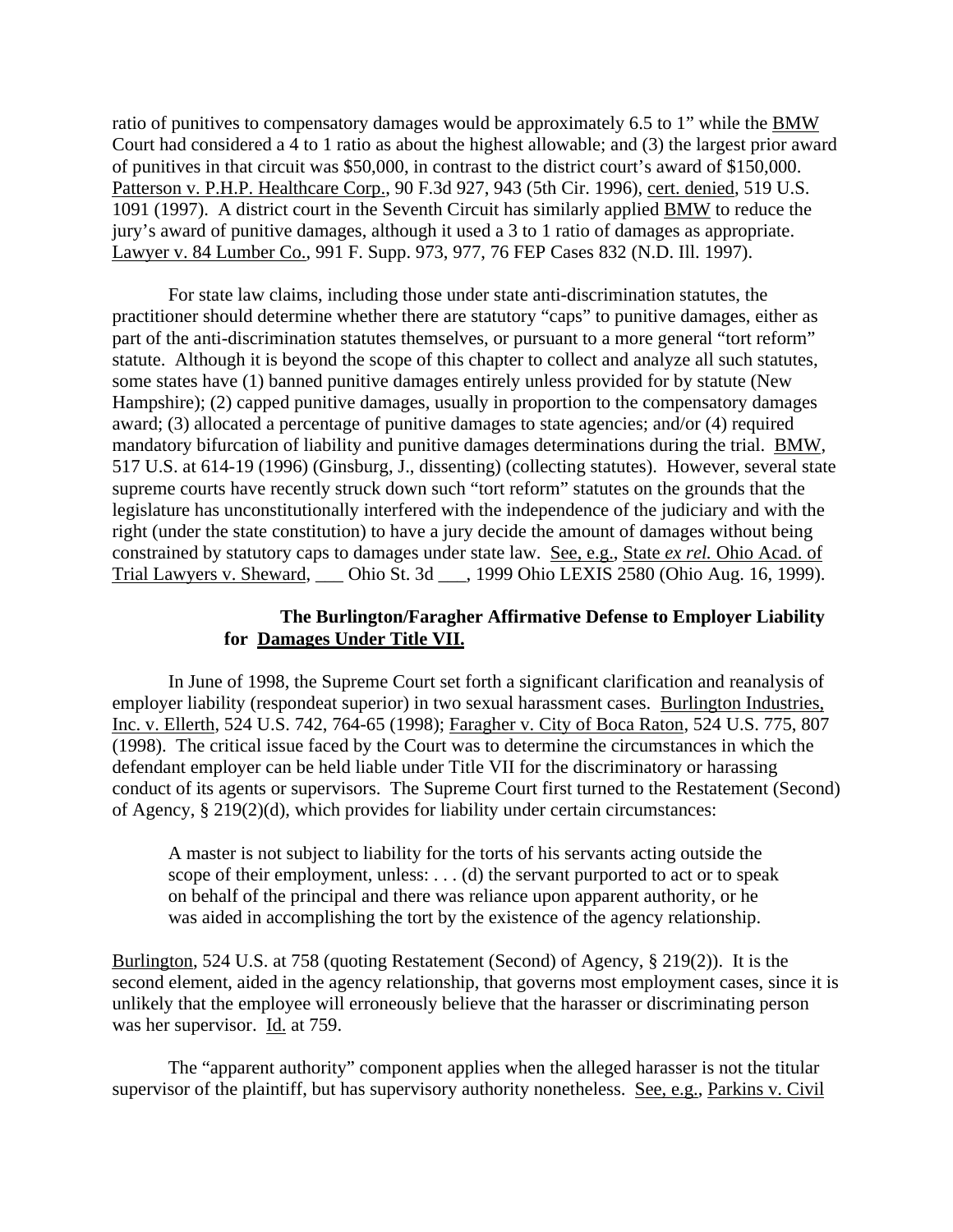Constructors of Ill., Inc., 163 F.3d 1027, 1033 (7th Cir. 1998) ("We have consistently distinguished employees who are supervisors merely as a function of nomenclature from thoese who are entrusted with actual supervisory powers."); Quiroz v. Ganna Constr., No. 97 C 0480, 1999 U.S. Dist. LEXIS 1285, at \*61 (N.D. Ill. Jan. 27, 1999) ("The fact that Wells' title was not 'supervisor' is irrelevant — nomenclature is not determinative. . . . Defendant could still be vicariously liable for Wells as a 'supervisor' if Wells had apparent authority."). As the Seventh Circuit concluded, "it is manifest that the essence of supervisory status is the authority to affect the terms and conditions of the victim's employment. This authority primarily consists of the power to hire, fire, demote, promote, transfer, or discipline an employee. Absent an entrustment of at least some of this authority, an employee does not qualify as a supervisor for purposes [of] imputing liability to the employer." Parkins, 163 F.3d at 1034. In contrast, the Eleventh Circuit abandoned the distinction between supervisor and non-supervisors, holding that "If an employee takes a tangible employment action against the plaintiff, the employer will be held liable under Title VII for that action (if the action otherwise violates the statute), regardless of whether the employee taking the action is labeled the plaintiff's 'supervisor.'" Llampallas v. Mini-Circuits, Inc., 163 F.3d 1236, 1247 n.29 (11th Cir. 1998). For that reason, "a Title VII plaintiff, therefore, may establish her entire case simply by showing that she was sexually harassed by a fellow employee, and that the harasser took a tangible employment action against her." Id. at 1247.

Where there is a "tangible employment action [which] constitutes a significant change in employment status, such as hiring, firing, failing to promote, reassignment with significantly different responsibilities, or a decision causing a significant change in benefits," Burlington, 524 U.S. at 761, then the employer is strictly liable for the conduct of its supervisor or agent. Id. at 763; accord Faragher, 524 U.S. at 790 (discussing "this apparently unanimous rule"). The rationale for applying strict liability is that only a supervisor or agent of the employer could cause a tangible employment action, through "an official act of the enterprise." Burlington, 524 U.S. at 762. Under agency law, the challenged actions were aided by the agency relationship; which "requirements will always be met when a supervisor takes a tangible employment action against a subordinate." Id. at 762-63.

However, when there is no such tangible employment action (i.e., the employee is still employed with no adverse change in her status), then the Supreme Court turned to principles of vicarious liability to determine whether the employer should be held liable. The Burlington Court was reluctant to impose "automatic liability" for all occurrences of harassment which did not lead to a tangible employment action, given Title VII's statutory goals of "promot[ing] conciliation rather than litigation" and "encouraging employees to report harassing conduct before it becomes severe or pervasive." Id. at 764. Therefore, the Burlington Court held that the "employer is subject to vicarious liability to a victimized employee for an actionable hostile environment created by a supervisor with immediate (or successively higher) authority over the employee." Id. at 765. Unlike the strict liability when a tangible employment action has occurred, the employer can raise an affirmative defense to vicarious liability:

The defense comprises two necessary elements: (a) that the employer exercised reasonable care to prevent and correct promptly any sexually harassing behavior, and (b) that the plaintiff employee unreasonably failed to take advantage of any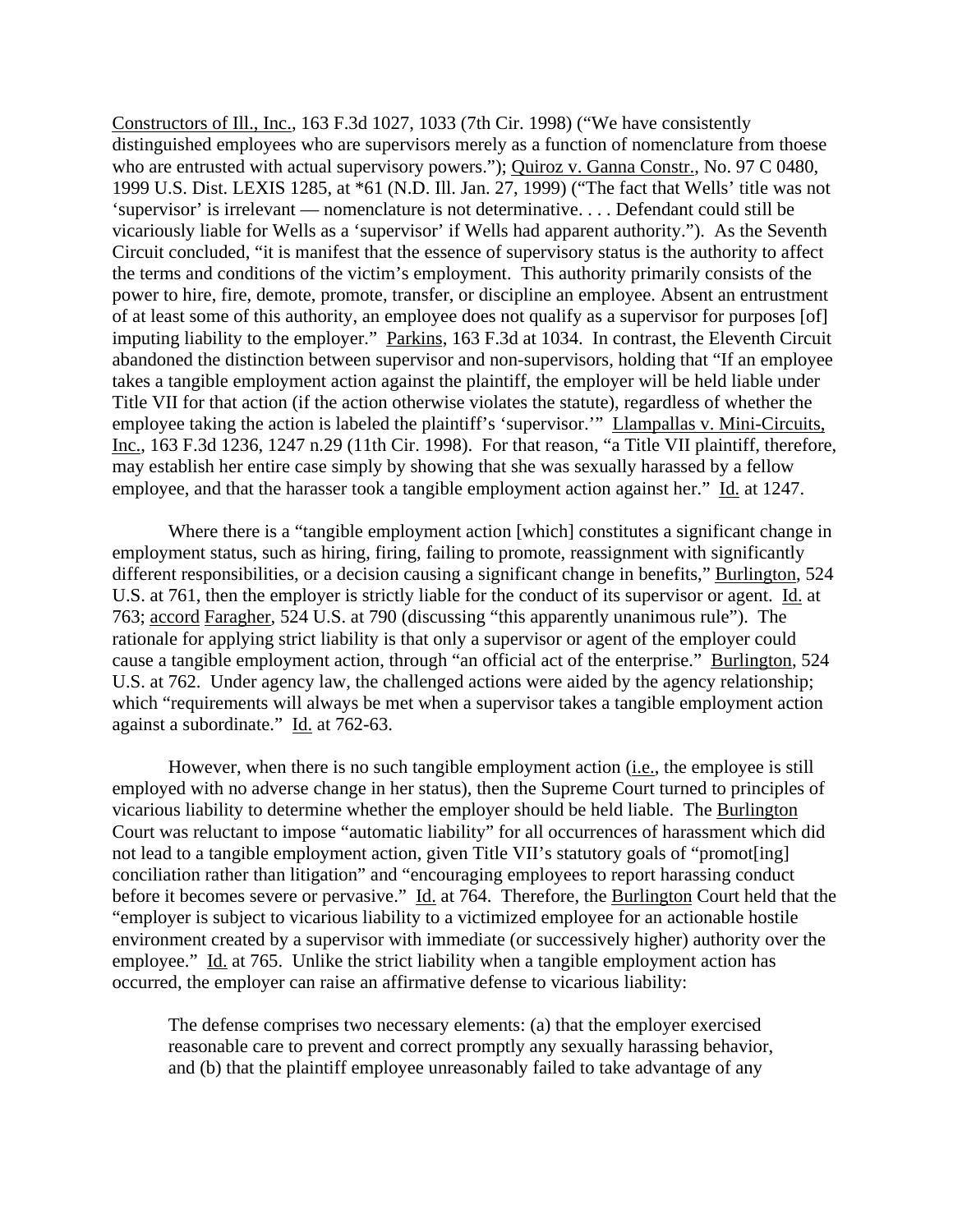preventive or corrective opportunities provided by the employer or to avoid harm otherwise.

Id.; accord Faragher, 524 U.S. at 807 (citing Burlington). The first element can be satisfied by showing that the employer had an effective or reasonable mechanism for deterring and remedying workplace discrimination and harassment; the second element can be satisfied by showing that the plaintiff did not proceed with or exhaust the internal processes before proceeding to litigation. It is probable that the determination of (1) whether the employer's antidiscrimination and anti-harassment policies were "reasonable" and (2) whether the plaintiff was "unreasonable" in failing to invoke these policies will require considerable judicial analysis of the underlying facts. In some cases, it will be obvious that the affirmative defense will fail, e.g., as in Faragher itself, where the employer had "entirely failed to disseminate its policy against sexual harassment among the beach employees" and this "policy did not include any assurance that the harassing supervisors could be bypassed in registering complaints." Faragher, 524 U.S. at 808 ("we hold as a matter of law that the [defendant] could not be found to have exercised reasonable care to prevent the supervisors' harassing conduct").

Therefore, practitioners representing employees should advise their clients to exhaust all internal remedies, unless it is patently obvious that such procedures would be useless, would lead to reprisal, or are nonexistent. Similarly, practitioners representing employers should advise their clients to implement and disseminate effective anti-discrimination and anti-harassment policies. Towards this end, the EEOC provides Technical Assistance Program Seminars ("TAPS") and customized training programs designed to "provide practical, how-to-do-it information and assistance to encourage voluntary compliance with Federal laws prohibiting job discrimination based on race, color, religion, national origin, sex, age or disability." EEOC, "Technical Assistance and Training Programs" <http://www.eeoc.gov/taps.html>. The EEOC has recently issued a comprehensive enforcement guidance document that provides a straightforward application of Burlington/Faragher to the workplace. EEOC, "Enforcement Guidance: Vicarious Employer Liability for Unlawful Harassment by Supervisors" (June 18, 1999) <http://www.eeoc.gov/docs/harassment.html>. Private consultants are another source of workplace training.

The Supreme Court also recognized the possibility that discrimination or harassment may occur "where a supervisor engages in unlawful discrimination with the purpose, mistaken or otherwise, to serve the employer." Burlington, 524 U.S. at 757. Although seemingly improbable, this has occurred. See, e.g., Miller v. D.F. Zee's, Inc., 31 F. Supp. 2d 792, 802-03, 78 FEP Cases 1402, 1410 (D. Or. 1998) ("Templeton believed that employees who were more relaxed were more productive. Thus, Templeton believed the sexual atmosphere he created benefitted his employer. Stradley also testified that the sexual conduct was designed to 'release tension.' When a management level employee creates a sexualized atmosphere in the workplace as a management technique designed, at least in part, to benefit the employer, the conduct is within the scope of employment.") (internal deposition citations omitted); Sims v. Montgomery County Comm'n, 766 F. Supp. 1052, 1075, 63 FEP Cases 118, 135 (M.D. Ala. 1991) ("The evidence convinces the court that the department has a policy of discouraging women from remaining in the department and seeking advancement . . . and that sexual harassment was simply a way of furthering that policy."); see generally Durham Life Ins. Co. v. Evans, 166 F.3d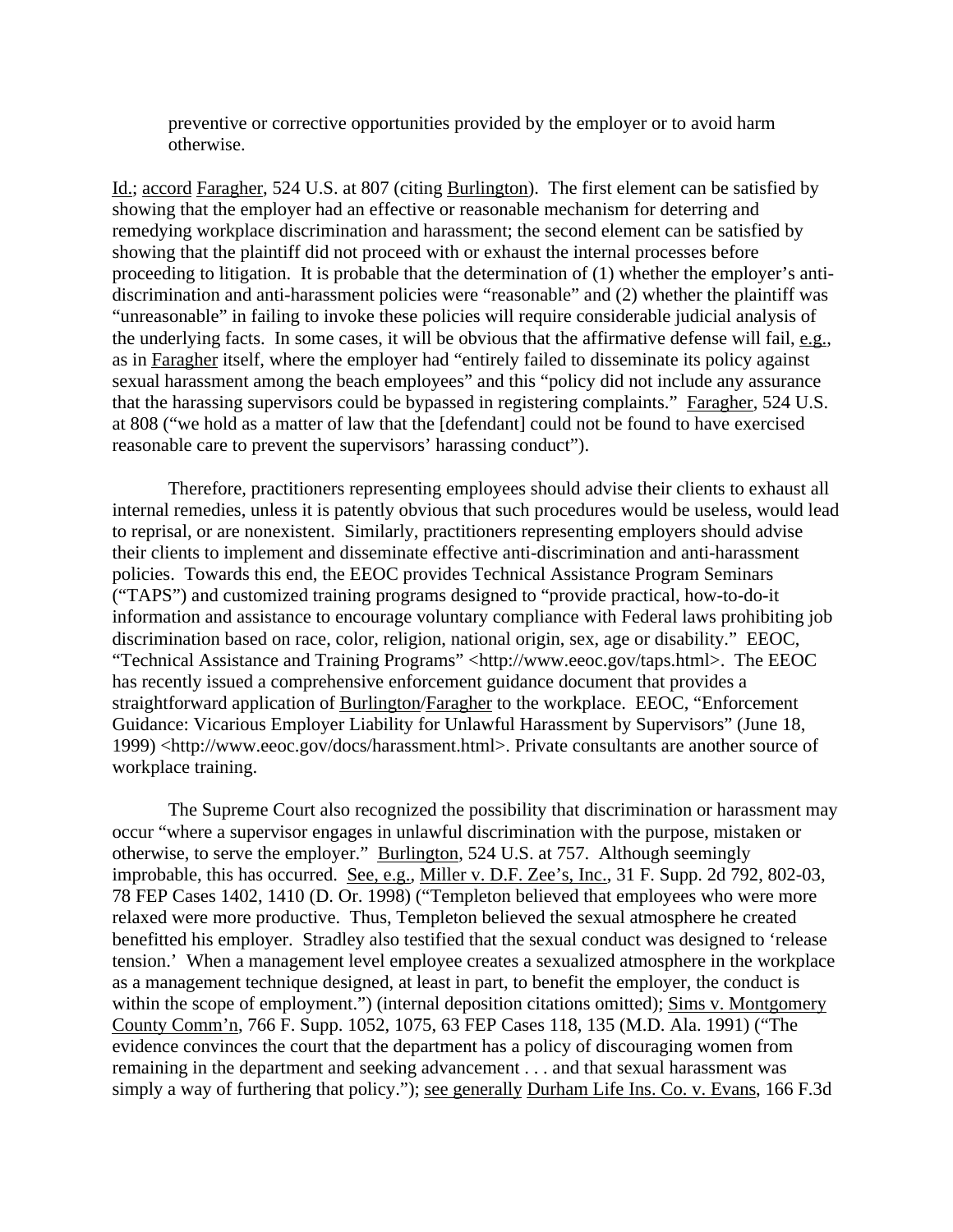139, 152 (3d Cir. 1999) ("there may be cases in which a harasser thinks that he is doing what is best for his workforce when he deploys sexual harassment as a weapon to drive female workers away. . . . There are other cases in which sexual harassment seems fundamentally connected to the work situation, as when it is part of a campaign against women in nontraditional jobs.") (collecting cases).

#### **After-Acquired Defenses to Remedies**.

The after-acquired evidence doctrine, as redefined by the Supreme Court in McKennon, limits the availability of damages to the successful plaintiff, although it is not a defense to the employer's liability. McKennon v. Nashville Banner Publ. Co., 513 U.S. 352 (1995). This doctrine recognizes that the employee herself may have engaged in conduct for which the employer would have terminated or otherwise disciplined the employee, yet the employer did not find out about this conduct until after the occurrence of the alleged discriminatory or harassing events. For example, in McKennon, the plaintiff had "copied several confidential documents bearing upon the company's financial condition" because she thought "she was about to be fired because of her age" and believed that having copies of these documents was useful "for 'insurance' and 'protection.'" Id. at 355. After Ms. McKennon testified about this conduct at her deposition, the defendant employer sent her "a letter declaring that removal and copying of the records was in violation of her job responsibilities . . . . [and] recited that had it known of McKennon's misconduct it would have discharged her at once for that reason." Id.

The McKennon Court, although deciding a case arising under the ADEA, recognized that this statute and Title VII "grants an injured employee a right of action to obtain the authorized relief." Id. at 358. Hence, the after-acquired evidence principle is equally applicable to Title VII litigation. The unanimous McKennon Court rejected, as inconsistent with the statutory scheme of the ADEA and Title VII, the assertion that "after-acquired evidence of wrongdoing that would have resulted in termination operates, in every instance, to bar all relief for an earlier violation of the Act." Id. The Court did recognize that such evidence "must be taken into account, we conclude, lest the employer's legitimate concerns [about the employee's conduct] be ignored." Id. at 361. Therefore, the relevance of the employee's conduct is "to take due account of the lawful prerogatives of the employer in the usual course of its business and the corresponding equities that it has arising from the employee's wrongdoing." Id.

In order for the employer to invoke the after-acquired evidence doctrine, "it must first establish that the wrongdoing was of such severity that the employee in fact would have been terminated on those grounds alone if the employer had known of it at the time of the discharge." Id. at 362-63. Once this threshold has been satisfied, then the court can apply this doctrine to limit the availability of front pay, reinstatement, and back pay, as set forth in the following two paragraphs.

The major consequence of the after-acquired evidence doctrine is that the plaintiff can no longer obtain reinstatement or front pay. Id. at 361-62 ("We do conclude that here, and as a general rule in cases of this type, neither reinstatement nor front pay is an appropriate remedy. It would be both inequitable and pointless to order the reinstatement of someone the employer would have terminated, and will terminate, in any event and upon lawful grounds.").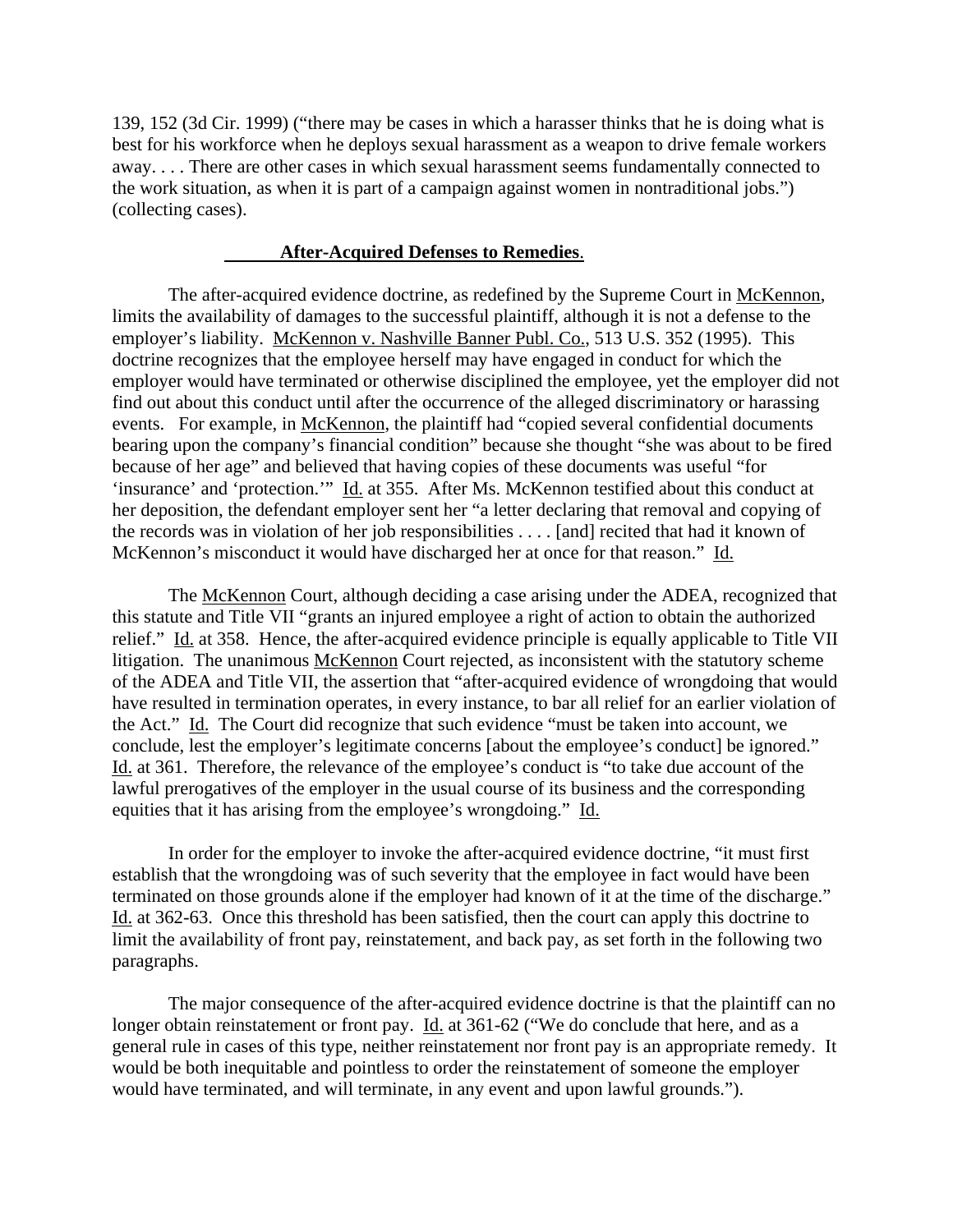The McKennon Court recognized that the issue of back pay was more complicated, and concluded that back pay should be limited by using the "calculation of back pay from the date of the unlawful discharge to the date the new information was discovered." Id. at 362.

The lower courts have recognized the importance of the threshold issue of McKennon whether the employer would have discharged the employee had it known of the acts at the time — in determining the applicability of the after-acquired evidence doctrine. See, e.g., Sheehan v. Donlen Corp., 173 F.3d 1039, 1047-48 (7th Cir. 1999) (although plaintiff had falsified her resume, "it was not disputed that no one in the history of Donlen had ever been fired for falsification of a resume," so its policy of discharging employees for falsification was not supported by "further evidence that the policy actually would have been applied"); Red Deer v. Cherokee County, Iowa, 183 F.R.D. 642, 648, 78 FEP Cases 1463, 1467 (D. Iowa 1999) ("The question under McKennon is not whether the County actually relied on the evidence in making its decision, but what the County would have done had the evidence come to light at the time of [plaintiff's] applications."); Roalson v. Wal-Mart Stores, Inc., 10 F. Supp. 2d 1234, 1237, 77 FEP Cases 1157, 1160 (D. Kan. 1998) (denying summary judgment since "genuine issues of material fact exist regarding whether Wal-Mart indeed would have refused to hire plaintiff had it known about the alleged misrepresentation at the time of the hiring decision").

#### **Taxation of Damages**

Section 104(a) of the Internal Revenue Code excludes from taxable gross income certain compensation received for physical injuries and sickness. As amended in 1996, this statute now provides in relevant part that:

Except in the case of amounts attributable to (and not in excess of) deductions allowed under section 213 (relating to medical, etc., expenses), for any prior taxable year, gross income does not include —

. . . .

(2) the amount of any damages (other than punitive damages) received (whether by suit or agreement and whether as lump sums or as periodic payments) on account of personal physical injuries or physical sickness.

I.R.C. (26 U.S.C.) § 104(a) (emphasis added). The statutory notes explain that:

For purposes of paragraph (2), emotional distress shall not be treated as a physical injury or physical sickness. The preceding sentence shall not apply to an amount of damages not in excess of the amount paid for medical care . . . attributable to emotional distress.

Id. (emphasis added). The consequences of this statute are threefold: (1) punitive damages are fully taxable income; (2) compensatory damages based upon emotional distress are fully taxable income after subtracting the costs of medical care; while (3) damages arising in tort for physical injuries or sickness remain excluded from taxable income. This statute, as amended, applies to "any amount received under a written binding agreement, court decree, or mediation award"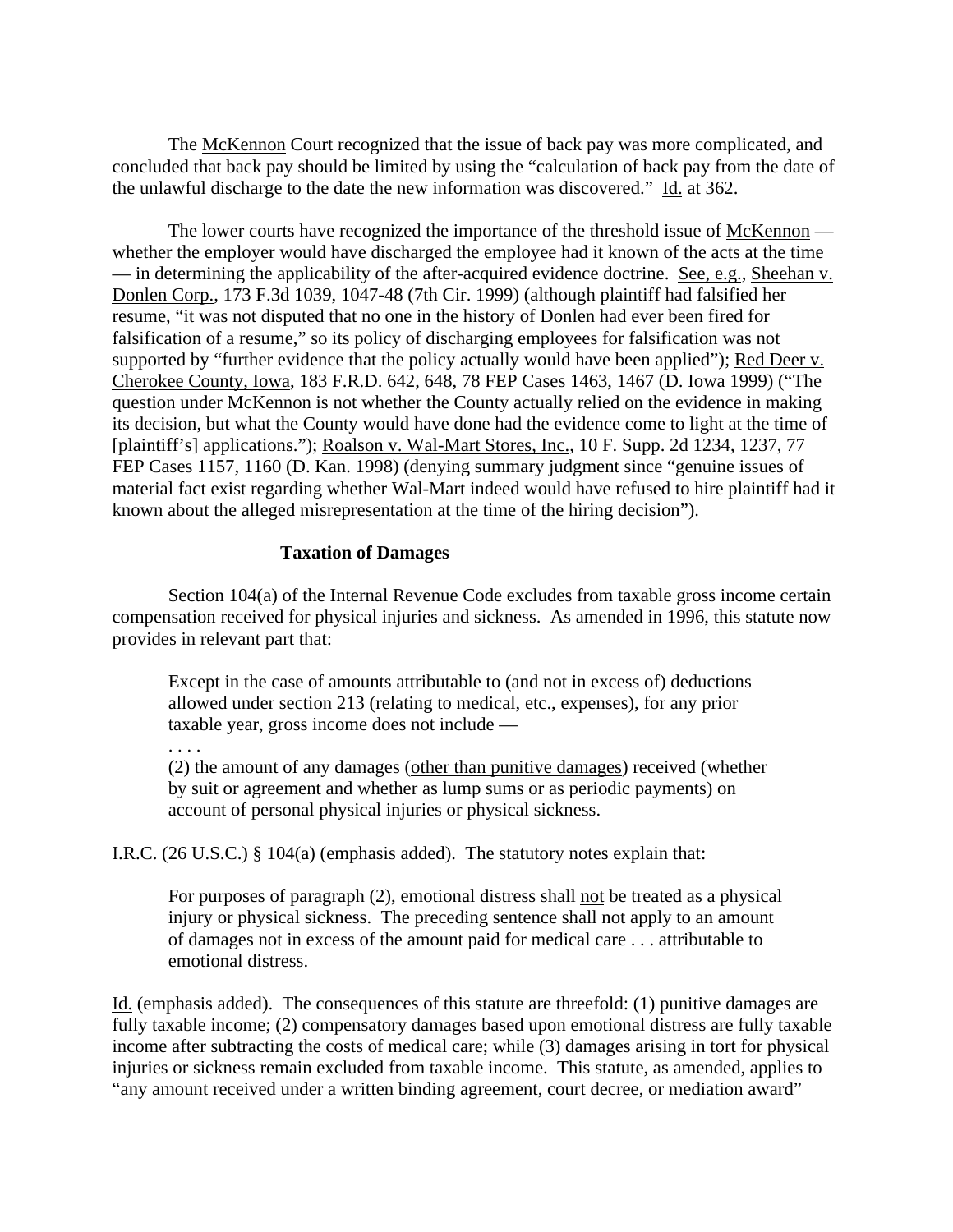issued or in effect on or after September 14, 1995. Small Business Job Protection Act of 1996, Pub. L. 104-188, § 1605(d) (1996).

Prior to 1996, the courts have required the satisfaction of two prongs to exclude damage payments from taxable gross income under this section. See, e.g., Commissioner v. Schleier, 515 U.S. 323, 337 (1995) ("First, the taxpayer must demonstrate that the underlying cause of action giving rise to the recovery is based upon tort or tort type rights; and second, the taxpayer must show that the damages were received on account of personal injuries or sickness."). The 1996 amendments have added the threshold limitation that emotional distress damages (not arising in tort) in excess of medical costs and all punitive damages are outside the scope of this statute.

To address this disparity in compensatory damages between personal injury and medical malpractice litigation (for which such damages remain tax-free) and employment discrimination litigation (for which most such damages are now taxable), Rep. Price (R.-Ohio) introduced, on May 27, 1999, the "Civil Rights Tax Fairness Act of 1999" (H.R. 1997). This bill would exclude from gross income "amounts received by a claimant (whether by suit or agreement and whether as lump sums or periodic payments) on account of a claim of unlawful discrimination." H.R. 1997, § 2(a). At the same time, this bill would not cover backpay, front pay, or punitive damages. Id. It would allow for income averaging for back pay and front pay, thereby mitigating the tax consequences of receiving a large award covering several years' work during a single tax year. Id., § 3. However, as of September 14, 1999, this bill only had six cosponsors, and is still in the House Committee on Ways and Means.1

Since back pay ordinarily constitutes taxable income, Title VII litigants, during settlement negotiations, will sometimes "include an amount to offset the plaintiff/taxpayer's increased liability." EEOC v. Joe's Stone Crab Inc., 15 F. Supp. 2d 1364, 1380, 77 FEP Cases 897, 907 (S.D. Fla. 1998). For that reason, "a district court, in the exercise of its discretion, may include a tax component in a lump sum back pay award to compensate prevailing Title VII plaintiffs." Id. (since EEOC "failed to provide competent foundation evidence to permit the court to make these calculations," the court refused to award additional offset damages for "increased tax liability a claimant will experience by receiving a lump sum award").

A distinction must be made between taxable income (wages) subject to withholding and taxable income (non-wages) not subject to withholding. Ordinarily, back pay and front pay are taxable wage income. However, the Eighth Circuit held that where the plaintiff, an unsuccessful job applicant, had alleged discrimination based upon refusal to hire, then there was no employment relationship between the parties, so the back pay and front pay awards, while taxable, were not subject to withholding. Newhouse v. McCormick & Co., 157 F.3d 582, 587 (8th Cir. 1998) (also recognizing that these awards "are income and must be included in Newhouse's gross income and reported as required by the IRS").

 $\overline{\phantom{a}}$ 

<sup>&</sup>lt;sup>1</sup> The National Employment Lawyers Association website provides several documents describing the rationales for this legislation. See "HR 1997, The Civil Rights Tax Fairness Act: Tax Equity for Targets of Discrimination," <http://www.nela.org/nela/billsummary.html>.